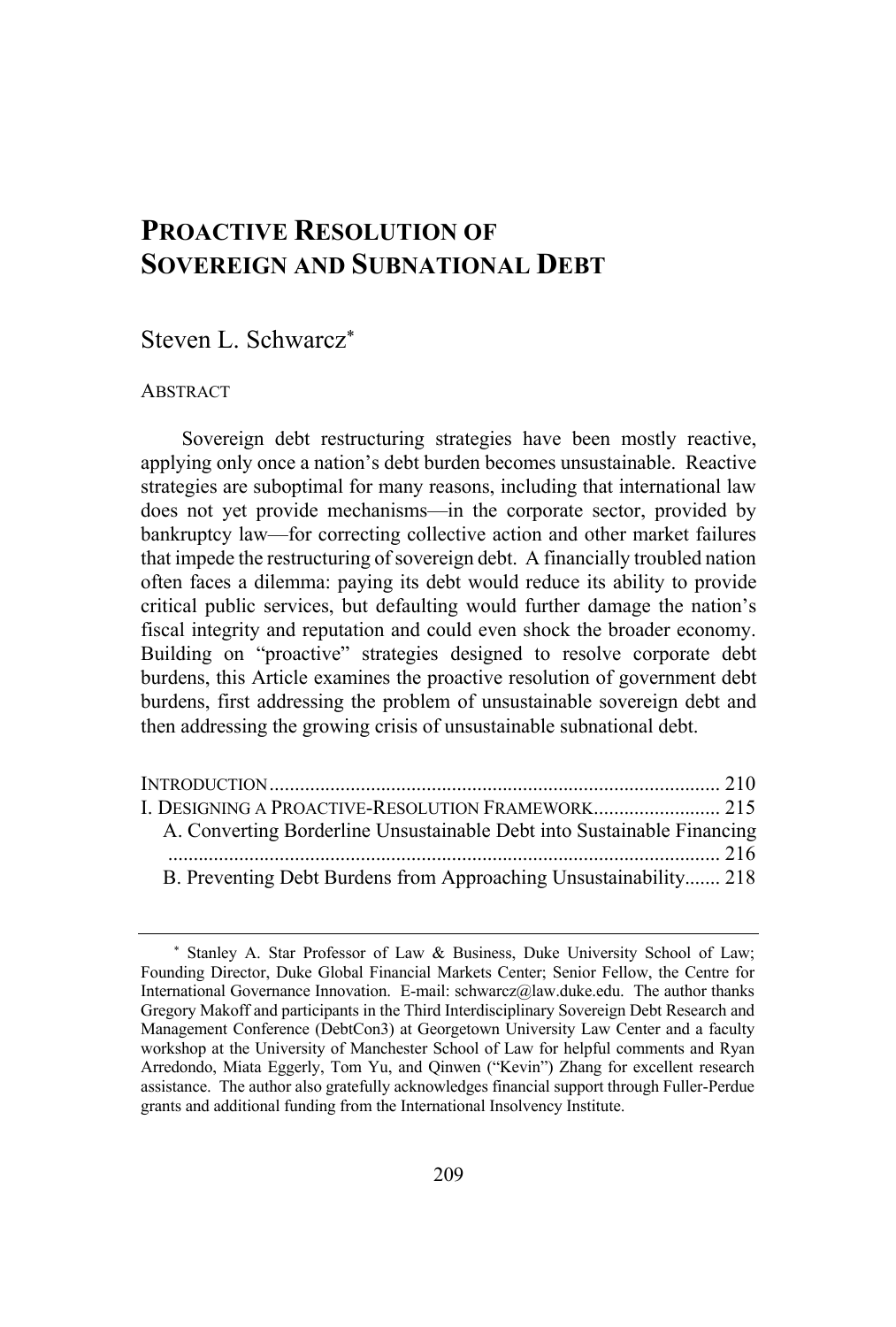|                                                               | 218 |
|---------------------------------------------------------------|-----|
|                                                               |     |
| II. PROACTIVE RESOLUTION OF SOVEREIGN DEBT 222                |     |
|                                                               | 222 |
|                                                               | 222 |
|                                                               |     |
| 3. Will the Convertible Financing Be Economically Viable?     | 224 |
| 4. Could the Conversion Itself Have Harmful Consequences?     | 225 |
|                                                               | 225 |
|                                                               |     |
| III. PROACTIVE RESOLUTION OF SUBNATIONAL DEBT 232             |     |
|                                                               | 233 |
|                                                               |     |
|                                                               |     |
| 3. Will the Convertible Financing Be Economically Viable? 235 |     |
| 4. Could the Conversion Itself Have Harmful Consequences?     | 236 |
|                                                               | 236 |
|                                                               |     |
|                                                               |     |
| APPENDIX.                                                     | 240 |

### **INTRODUCTION**

Sovereign nations urgently need help in resolving unsustainable debt burdens.<sup>1</sup> Paying that debt would reduce a nation's ability to provide critical public services,<sup>2</sup> whereas defaulting on that debt would further damage the nation's fiscal integrity and reputation and could even trigger a systemic shock that harms the broader economy.<sup>3</sup> This dilemma is real and growing:

<sup>1.</sup> Unsustainable government debt is defined *infra* note 23 and accompanying text.

<sup>2</sup>*. See, e.g.*, Elizabeth Strassner, *New Approach to Sovereign Debt Restructuring Needed, Bankruptcy LawExpert Says*, MARKETWATCH (Oct. 12, 2017, 4:21 PM), http://www.marketwa tch.com/story/new-approach-to-sovereign-debt-restructuring-needed-bankruptcy-law-expert -says-2017-10-12 [https://perma.cc/CM4Z-AV33] (highlighting a discussion of novel debt restructuring approaches following debt crises in the Caribbean); Henry Foy, *A Greek Tragedy: How Much Can One Nation Take*?, FIN.TIMES (Jan. 20, 2017), https://www.ft.com/c ontent/44478b7e-dd09-11e6-9d7c-be108f1c1dce?mhq5j=e5 [https://perma.cc/DB2C-XYD 9] (discussing the debt crisis in Greece); Jonathan Watts, *Venezuela on the Brink: A Journey Through a Country in Crisis*, THE GUARDIAN (Oct. 11, 2016, 4:32 PM), https://www.theguardi an.com/world/2016/oct/11/venezuela-on-the-brink-a-journey-through-a-country-in-crisis [htt ps://perma.cc/YG7Z-L9XK] (noting the economic and humanitarian crisis in Venezuela).

<sup>3</sup>*. See, e.g.*, Associated Press, *Eurozone Seeks to Stop Debt Crisis Domino Effect*, CBS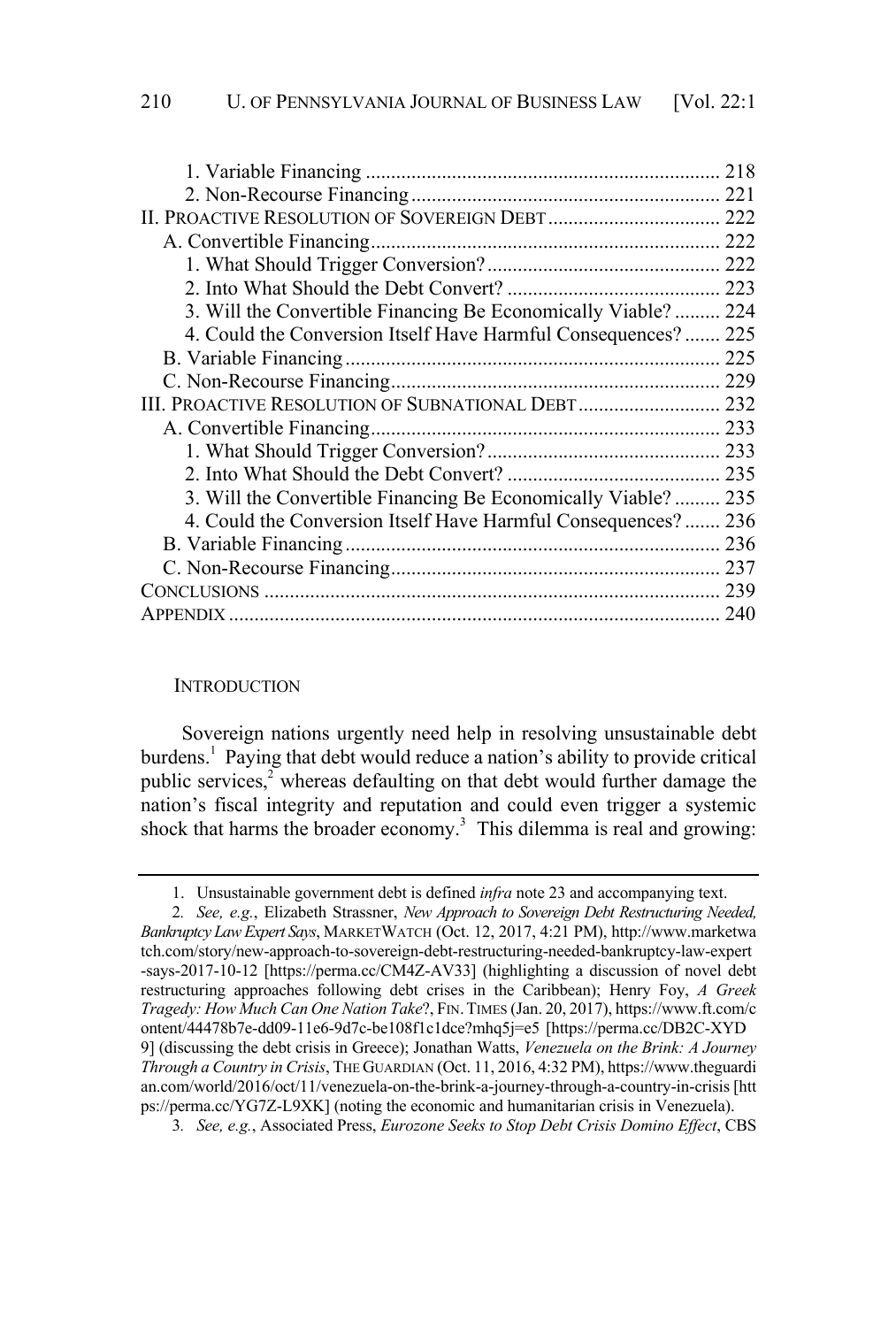the median public debt of the sixty low-income developing countries increased from 33.5% of gross domestic product ("GDP") in 2013 to 47% of GDP in 2017.<sup>4</sup> Eight of these countries are already in debt distress, and sixteen are facing a high risk of debt distress.<sup>6</sup>

This Article seeks to help solve this dilemma by examining "proactive" ways to resolve unsustainable governmental debt. In a separate article, I examined how proactive strategies could help systemically important financial firms resolve unsustainable debt.<sup>7</sup> Whether addressing firms or governments, proactive-resolution strategies should follow the same principles: convert debt that is beginning to become unsustainable ("borderline unsustainable debt") into sustainable financing, through preplanning; or try to prevent the debt from approaching unsustainability.

Proactive resolution differs from traditional resolution strategies, which are primarily reactive. Corporate bankruptcy, for example, merely helps firms react to debt burdens that already have become unsustainable. $8$ Sovereign debt restructuring strategies have likewise been reactive.<sup>9</sup> Reactive resolution strategies are even less effective for sovereign debt than for corporate debt because sovereigns lack systematic legal mechanisms—

5*. Id.* at 42. The International Monetary Fund defines a country as being in "debt distress" when "a) the most recent DSA [debt sustainability assessment] yields an assessment of 'in debt distress' or b) [the country has] defaulted on sizeable payments for a sustained period since the most recent DSA." *Id.* at n.29.

6*. Id.* at 43.

7. Steven L. Schwarcz, *Beyond Bankruptcy: Resolution as a Macroprudential Regulatory Tool*, 94 NOTRE DAME L. REV. 709 (2018) [hereinafter *Beyond Bankruptcy*].

8*. See id.* at 716–21 (noting the avenues available for a failing firm).

9*. See, e.g.*, Marco Committeri & Francesco Spadafora, *You Never Give Me Your Money? Sovereign Debt Crises, Collective Action Problems, and IMF Lending* 35, 37 (IMF, Working Paper 13/20, 2013), http://www.imf.org/external/pubs/ft/wp/2013/wp1320.pdf [http s://perma.cc/AQ5X-MMWD] (observing that the official response to European debt crises has been largely reactive); Guillermo de la Dehesa, *Spain and the Euro Area Sovereign Debt Crisis* 5 (Peterson Inst. for Int'l Econ. and Bruegel, 2011), https://piie.com/publications/pape rs/dehesa20110913.pdf [https://perma.cc/PE5U-LJ6D] ("Today, it is clear that the building up of the euro area sovereign debt crisis has been mainly due to . . . governments being first in denial and later reacting too late with too little, while dragging their feet and being always behind the curve.").

NEWS (Jul. 11, 2011, 12:39 PM), https://www.cbsnews.com/news/eurozone-seeks-to-stop-de bt-crisis-domino-effect/ [https://perma.cc/XJ7K-5VXK] (highlighting the concern of a domino effect resulting from a debt crisis in the Eurozone).

<sup>4.</sup> IMF, *Macroeconomic Developments and Prospects in Low-Income Developing Countries* 35 (Mark Flanagan et al. eds., 2018), https://www.imf.org/~/media/Files/Publicati ons/PP/2018/pp021518-macroeconomic-developments-and-prospects-in-low-income-develo ping-countries.ashx [https://perma.cc/4AEJ-NSYF].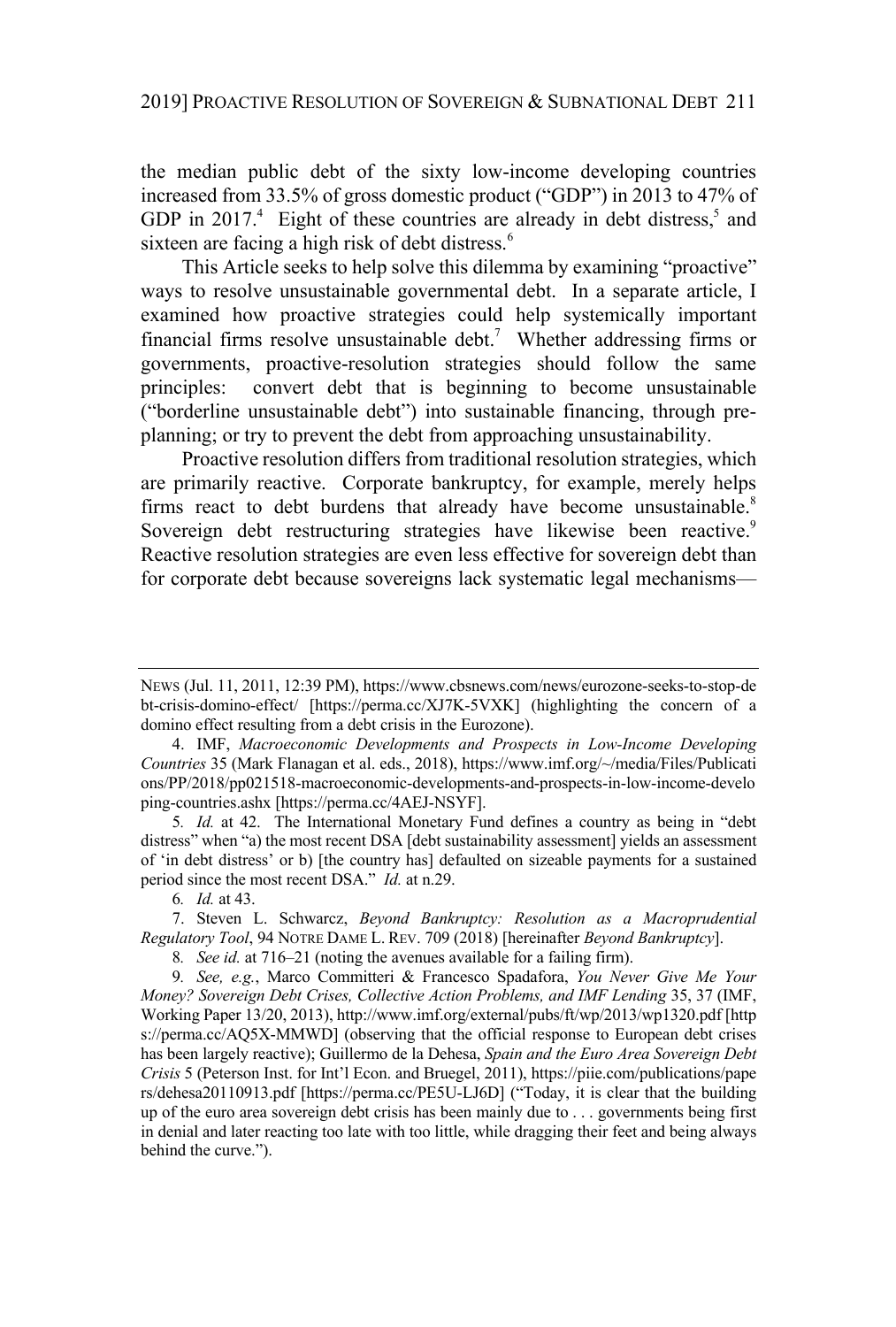such as those provided by corporate bankruptcy  $law^{10}$ —for correcting collective action holdout problems and other market failures that impede debt restructuring.<sup>11</sup> Nor are such mechanisms likely to be implemented in the foreseeable future.<sup>12</sup> Waiting until a sovereign becomes financially troubled to restructure its debt is also problematic because the sovereign's loss of access to low-cost capital markets can exacerbate its debt burden.<sup>13</sup>

The ongoing drama of Greece's debt restructuring, which already involves the largest sovereign bailout in history, illustrates these inefficiencies. That nation has been using billions of euros of bailout funds solely to pay interest on, without actually reducing, the principal amount of its debt.<sup>14</sup> Furthermore, a portion of that bailout funding is conditioned on Greece taking certain creditor-imposed austerity measures, which may be benefitting its creditors more than the nation.<sup>15</sup>

Changes in the sovereign debt markets are making proactive resolution even more important. Diversification of the types of creditors holding sovereign debt, for example, is creating uncertainty as to relative creditor priorities, further impeding the ability of parties to restructure unsustainable

15*. Id.*

<sup>10</sup>*. Cf*. *Beyond Bankruptcy*, *supra* note 7, at 104 (discussing those legal mechanisms, including the supermajority voting of 11 U.S.C. § 1126(c)).

<sup>11</sup>*. Cf*. Steven L. Schwarcz, *Sovereign Debt Restructuring: A Model-Law Approach*, 6 J. GLOBALIZATION & DEV. 343, 344–45 (2016) (discussing the collective action holdout problem). A holdout problem occurs when one or more creditors refuse to agree to a restructuring plan that requires their consent, unless they obtain a disproportionately greater share of the plan's benefits. *Id.* To attempt to solve this problem, multilateral bodies have advocated including collective action clauses ("CAC"s), which would bind holdouts to a specified supermajority's will, in sovereign debt contracts. *Id.* To date, however, the use of CACs has not solved the problem of unsustainable sovereign debt. *Id. See also* JOSEPH E. STIGLITZ & DANIEL HEYMANN, LIFE AFTER DEBT: THE ORIGINS AND RESOLUTIONS OF DEBT CRISIS 206 (2010) (introducing the model CAC in Euro area).

<sup>12</sup>*. Cf*. Sean Hagan, *Designing a Legal Framework to Restructure Sovereign Debt*, 36 GEO. J. INT'L L. 300, 340 (2005) (arguing that the International Monetary Fund's proposed Sovereign Debt Restructuring Mechanism (SDRM) failed to gain widespread sovereign support because it required sovereigns to cede some immunity and faced other political and social constraints).

<sup>13.</sup> International Monetary Fund, *Sovereign Debt Restructuring—Recent Developments and Implications for the Fund's Legal and Policy Framework* 16 (2013), http://www.imf.or g/en/Publications/Policy-Papers/Issues/2016/12/31/Sovereign-Debt-Restructuring-Recent-Developments-and-Implications-for-the-Fund-s-Legal-and-PP4772 [https://perma.cc/Y62Q-FN88] [hereinafter "IMF"].

<sup>14.</sup> Kimberly Amadeo, *Greek Debt Crisis Explained*, THE BALANCE (Jan. 25, 2019), htt ps://www.thebalance.com/what-is-the-greece-debt-crisis-3305525 [https://perma.cc/5786-G LRC].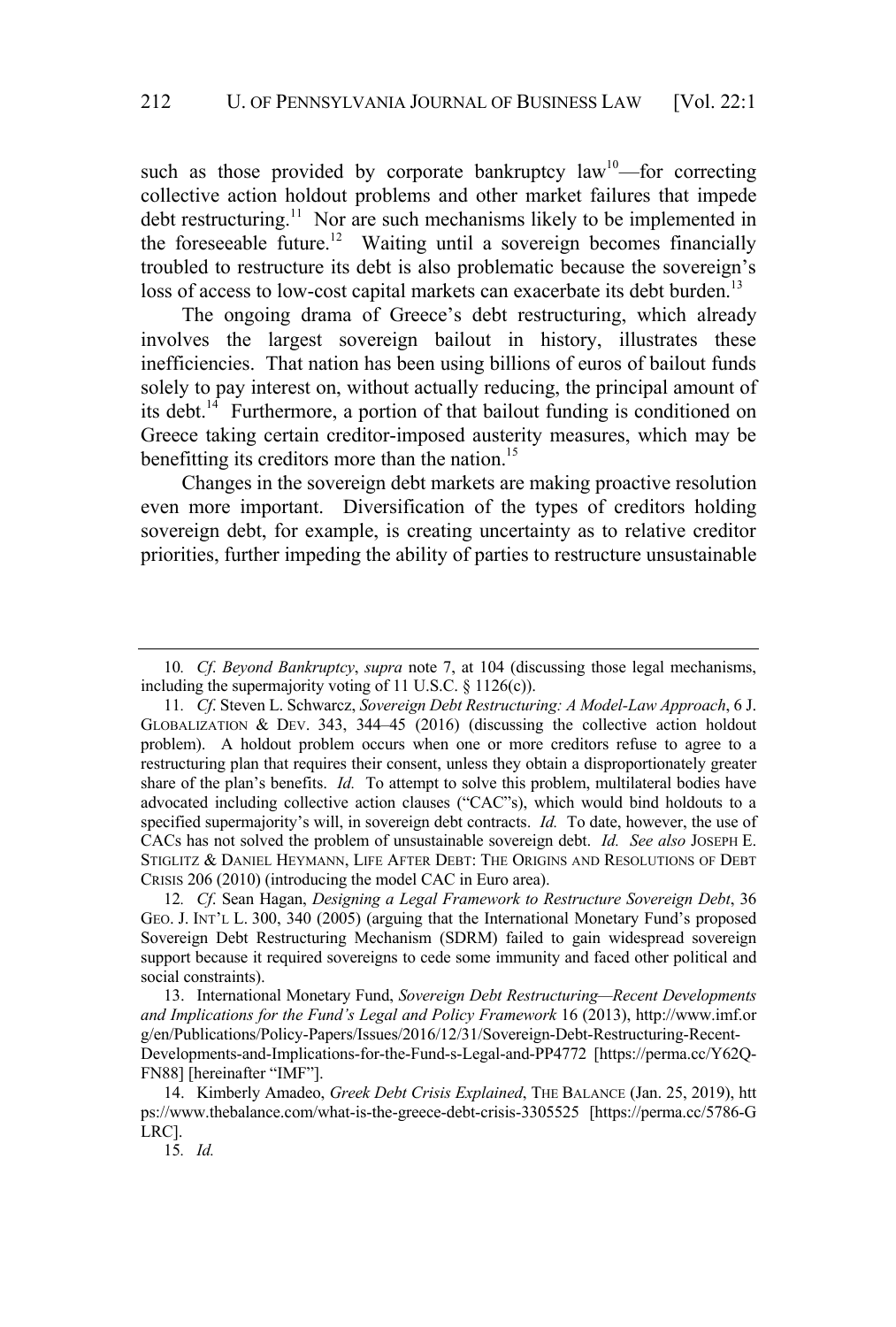debt.<sup>16</sup> The growth of collateralized sovereign debt also "reduces room for maneuver in the event of a crisis, making [debt] restructurings more difficult."<sup>17</sup> Recent defaults by the Venezuela government and PDVSA (Petróleos de Venezuela, S.A., Venezuela's state-owned oil company) highlight these changes. The diversified nature of their creditors has created uncertainty as to the relative seniority of their claims,<sup>18</sup> and the fact that a large portion of Venezuelan assets is located outside that country has made it easier for creditors to seize collateral.<sup>19</sup> These factors further undermine the ability to reach a successful debt restructuring.

This Article also examines the proactive resolution of unsustainable subnational debt—meaning the debt of political subdivisions of nations, such as states, provinces, and municipalities.<sup>20</sup> The World Bank and the International Monetary Fund ("IMF") recognize the increasing urgency of subnational debt problems.<sup>21</sup> Unsustainable subnational debt sometimes also contributes to sovereign debt burdens; the inability of the Provinces of Mendoza and Buenos Aires to pay their debt, for example, appears to have been a major factor in Argentina's 2001 debt default.<sup>22</sup>

The Article proceeds as follows. Part I conceives and designs an

20. Steven L. Schwarcz, *Global Decentralization and the Subnational Debt Problem*, 51 DUKE L.J. 1179, 1181 (2002) [hereinafter *Subnational Debt Problem*].

21. Mahesh Uttamchandani, Glob. Practice Manager, Fin. & Mkts., The World Bank Grp., Statement at the UNCITRAL 50th Congress in Vienna, Austria (July 5, 2017). *Cf.* IMF, *Analyzing and Managing Fiscal Risks—Best Practices* 40 (June 2016), https://www.imf.org/ external/np/pp/eng/2016/050416.pdf [https://perma.cc/5LQT-9CWY] ("Liabilities of subnational governments can be a source of fiscal risk. . . . Expectations of bailouts can weaken market discipline and lead to excessive risk taking by subnational authorities"; and also observing that "the fiscal costs of subnational bailouts averag[es] around 3.5 percent, of GDP, per event").

22. Lili Liu & Michael Waibel, *Subnational Insolvency: Cross-Country Experiences and Lessons* 3 (The World Bank, Policy Research Working Paper, 2008), https://openknowledge .worldbank.org/bitstream/handle/10986/6384/wps4496.pdf [https://perma.cc/JL9J-9M3H].

<sup>16.</sup> Hugh Bredenkamp et al., *Challenges Ahead*, IMF 22 (IMF, 2018), https://www.imf.o rg/~/media/Files/News/Seminars/2018/091318SovDebt-conference/chapter-9-challengesahead.ashx?la=en [https://perma.cc/2QHD-WLRN].

<sup>17</sup>*. Id.* at 6. The growth in collateralized debts is one example of debtors' attempt to create "restructuring resistant" contracts to lower borrowing cost. *Id.* at 7.

<sup>18.</sup> Mark A. Walker & Richard J. Cooper, *Venezuela's Restructuring: A Realistic Framework* 3, 27 (Sept 19, 2017), https://papers.ssrn.com/sol3/papers.cfm?abstract\_id=3039 678 [https://perma.cc/GBH3-7RP3].

<sup>19</sup>*. Id.* at 4. Also, most bonds issued by the Venezuela government contain collective action clauses, whereas the PDVSA bonds do not, raising the question whether both types of bonds should be restructured. *See* Lee C. Buchheit & G. Mitu Gulati, *How to Restructure Venezuelan Debt* 5–6 (Duke Law Sch. Pub. Law & Legal Theory Working Paper No. 2017- 52), https://papers.ssrn.com/sol3/papers.cfm?abstract\_id=3006680 [https://perma.cc/S39Z-P VJW] (describing legal aspects of PDVSA bonds).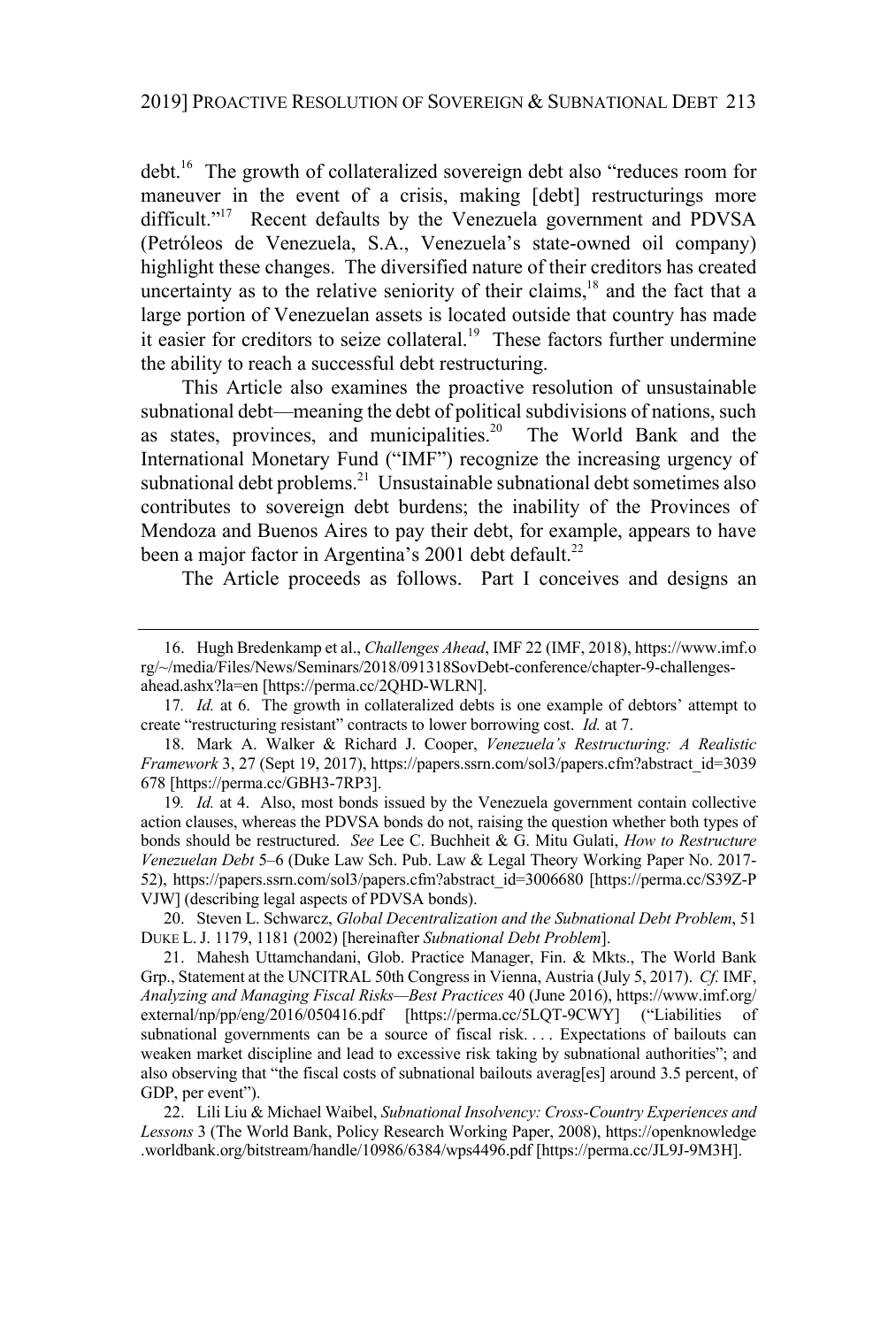analytical framework for proactively resolving government debt, to prevent it from becoming unsustainable. Part II applies that framework to resolving sovereign debt. Part III applies that framework to resolving subnational debt. The Appendix briefly summarizes the resulting design recommendations, following the Article's more detailed discussion.

There are references throughout this Article to "unsustainable" debt. Although the definition of unsustainability can be elusive in a governmentdebt context, the following intuitive definition should suffice for analyzing proactive resolution: government debt is unsustainable if the government cannot continue paying principal and interest thereon and still be able to provide critical public services. This definition roughly follows the more technical definition used by the International Monetary Fund, which views government debt as unsustainable if the government is not expected to be able to continue paying principal and interest on its debt given its current levels of income and expenditures.<sup>23</sup>

Because they are examined at length in other literature, certain routine debt practices that some might consider proactive are beyond this Article's scope. These include investing the proceeds of borrowings to try to generate a sufficient return for repayment (analytically, this Article assumes that some nations, like some companies, inevitably will face unsustainable debt burdens); the actions of the IMF as a lender of last resort to governments<sup>24</sup>; and the longstanding dialogue about creating forums to try to facilitate sovereign-debt-restructuring conversations.<sup>25</sup> Also, the Article does not purport to try to solve the "rollover risk" of short-term government debt that a government will be temporarily unable to borrow sufficient funds to repay its maturing debt. <sup>26</sup> Even proactive resolution strategies may be unable

<sup>23.</sup> *See* IMF, *Assessing Sustainability* 4–5 (May 2002), https://www.imf.org/external/np /pdr/sus/2002/eng/052802.pdf [https://perma.cc/T2DD-DAAJ] (taking into account liquidity and governmental equivalents to solvency, as well as various indicators of the government's debt size, economic and political status and development, and predictions of future market conditions).

<sup>24</sup>*. See, e.g*., Umberto Schwarz, *The International Monetary Fund as International Lender of Last Resort*, Swiss Nat'l Bank, Q.BULLETIN, Mar. 2002, at 64 (discussing the IMF's limited resources and limited ability to extend credit).

<sup>25</sup>*. See, e.g.*, Richard Gitlin & Brett House, *A Blueprint for a Sovereign Debt Forum* (CIGI, Paper No. 27, 2014) (proposing the establishment of an international forum to facilitate debt-restructuring conversations between sovereign debtors and creditors); Gong Cheng & Javier Díaz-Cassou, *Official Debt Restructurings and Development* (Fed. Reserve Bank of Dallas, Working Paper No. 339, 2018) (discussing the Paris Club as a coordinator among bilateral creditors).

<sup>26</sup>*. See* Steven L. Schwarcz, *Rollover Risk: Ideating a U.S. Debt Default*, 55 B.C. L.REV. 1 (2014) (discussing the government's inability to secure additional financing to pay off maturing debt).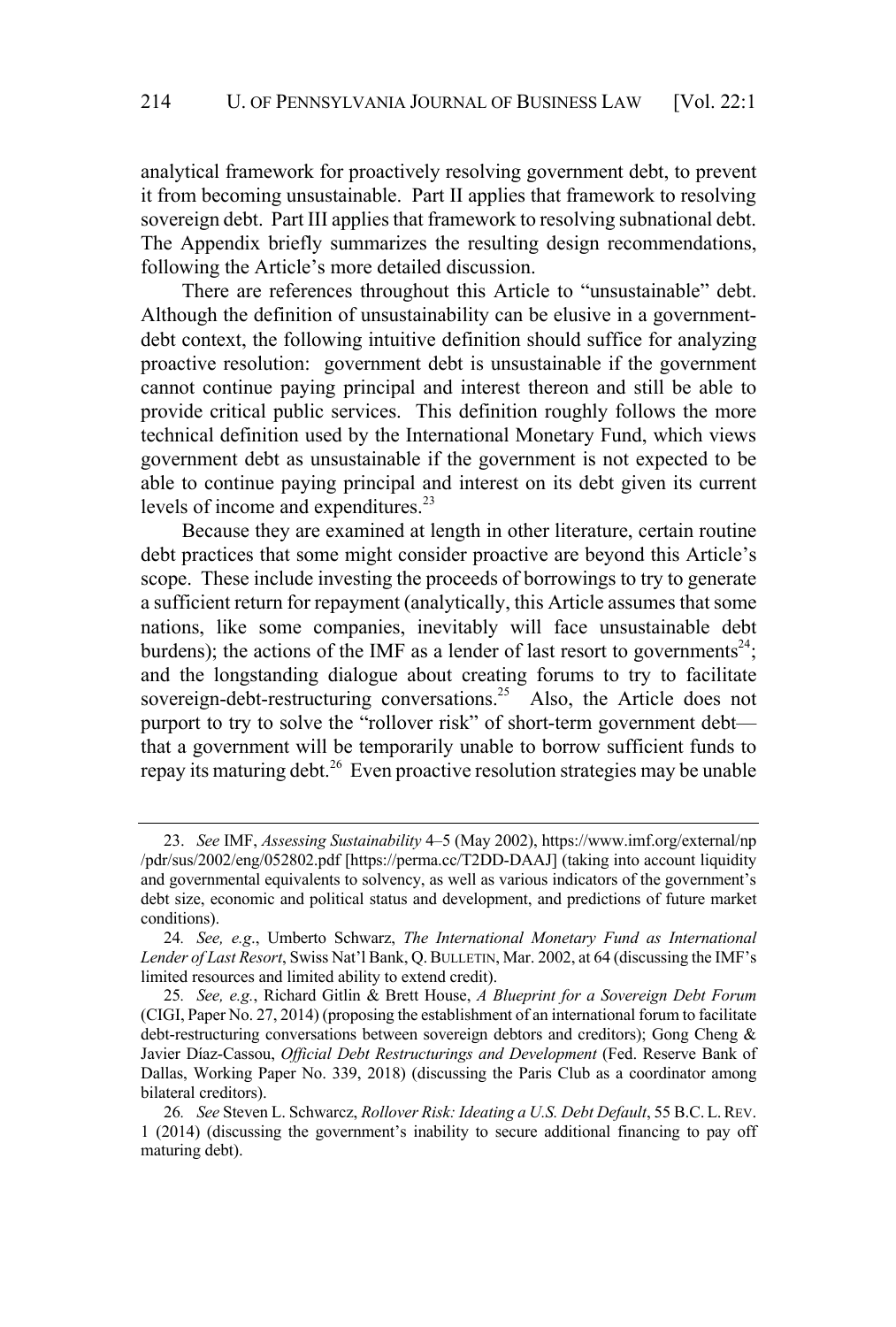to control that risk. $27$ 

#### I. DESIGNING A PROACTIVE-RESOLUTION FRAMEWORK

Conceptually, there are at least two proactive strategies for preventing debt from becoming unsustainable: convert borderline unsustainable debt<sup>28</sup> into sustainable financing, through pre-planning, or try to prevent the debt from approaching unsustainability.<sup>29</sup> Although only conversion involves "resolution" in the strict sense of a debt restructuring, discussions of resolving corporate debt often include both methodologies.<sup>30</sup> This Article adopts that broader usage for discussing the proactive resolution of government debt.<sup>31</sup>

Subpart A next analyzes how to preplan the conversion of government debt that becomes borderline unsustainable debt into sustainable financing (such preplanned debt is hereinafter referred to as "convertible financing"). Thereafter, Subpart B analyzes how to design government debt to try to prevent it from approaching unsustainability.

<sup>27</sup>*. Cf*. Luncheon speech of Lee C. Buchheit at an Imperial College, London conference on sovereign debt restructuring, sponsored by its Brevan Howard Centre for Financial Analysis, the Initiative on Global Markets of the University of Chicago Booth School of Business, and the International Insolvency Institute (Mar. 27, 2015) (explaining the dangers of rollover risk).

<sup>28.</sup> Recall this refers to debt that is beginning to become unsustainable. *Supra* notes 7– 8 and accompanying text.

<sup>29</sup>*. Supra* notes 7–8 and accompanying text.

<sup>30</sup>*. See, e.g.*, Wojciech Maliszewski, et al., *Resolving China's Corporate Debt Problem* (IMF Working Paper 16/203, 2016), https://www.imf.org/external/pubs/ft/wp/2016/wp1620 3.pdf [https://perma.cc/HAQ6-AFDL] (providing proactive debt resolution strategies for nonperforming loans, such as debt-equity conversions and ways to design sustainable debt products, including the removal of guarantees from the government to prevent moral hazard).

<sup>31.</sup> In *Beyond Bankruptcy*, *supra* note 7, at 727 n.121, I suggested an intuitive way to distinguish these proactive strategies by considering the colloquial reference to a firm going into bankruptcy as the "sh-t" hitting the fan. *Cf.* URBAN DICTIONARY, http://www.urbandicti onary.com/define.php?term=shit%20hits%20the%20fan [https://perma.cc/RM6C-PT5C] (defining that as "the point at which an already unstable situation devolves into utter chaos"). Reactive resolution-based regulation would try to clean up the mess once the sh-t hits the fan (analogous to reorganization). Proactive resolution-based regulation either would try to prevent the sh-t, once thrown, from actually hitting the fan, or would try to prevent the sh-t from ever being thrown at the fan (although that latter approach could also be deemed counteractive).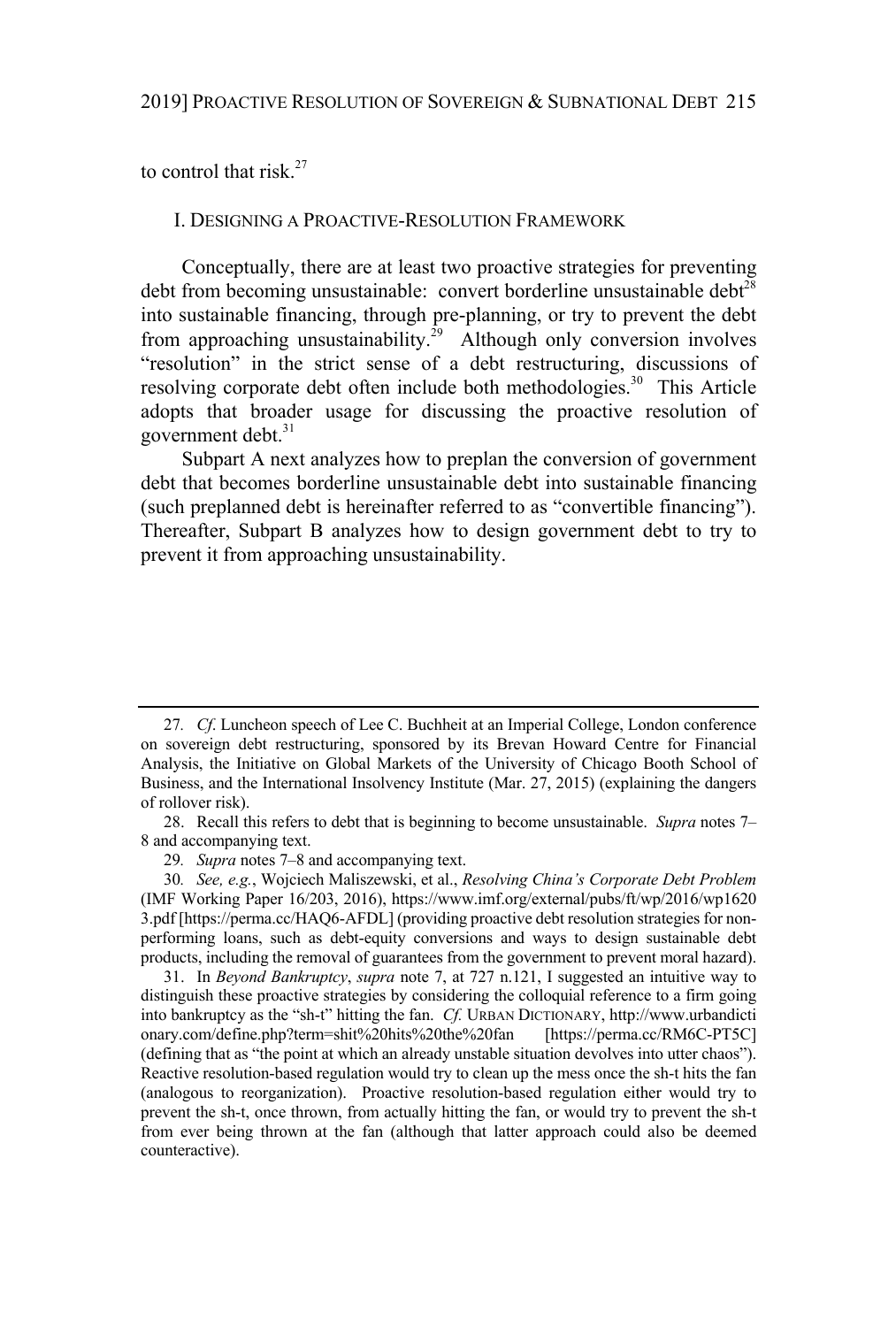#### 216 U. OF PENNSYLVANIA JOURNAL OF BUSINESS LAW [Vol. 22:1]

# *A. Converting Borderline Unsustainable Debt into Sustainable Financing*

Proactive resolution using convertible financing would differ in two ways from traditional debt restructuring. Whereas traditional debt restructuring is intended to convert unsustainable debt into sustainable financing, convertible financing is intended to convert *borderline* unsustainable debt into sustainable financing. Furthermore, convertible financing is intended to do that through pre-planning, based on provisions included in the contract governing the debt.<sup>32</sup>

Convertible financing also should be distinguished from so-called State-Contingent Debt Instruments (SCDIs), a less precise category of proactive resolution recently discussed in an IMF policy paper.<sup>33</sup> The SCDI category lumps together certain types of convertible financing, such as government bonds that have conversion triggers for natural disasters, and also certain types of what this Article later calls variable financing,  $34$  such as government bonds with principal, interest, and/or maturities linked to predefined variables, such as commodity prices.<sup>35</sup> In contrast, this Article's categories of proactive resolution are more consistent with the modes of proactive resolution for corporate debt<sup>36</sup> as well as more precise and more comprehensive—for example, including non-recourse financing $37$ —about the ways that proactive resolution can work.<sup>38</sup>

In response to the global financial crisis of 2008, convertible financing is beginning to be used in the corporate sector to help systemically important financial firms resolve unsustainable debt. To that end, regulators have started requiring such firms to issue some portion of their debt as convertible

<sup>32</sup>*. Cf. infra* note 175 (discussing legislative alternatives to contractually implementing proactive resolution).

<sup>33.</sup> IMF, *State-Contingent Debt Instruments for Sovereigns* 1 (IMF Policy Paper, May 2017), https://www.imf.org/~/media/Files/Publications/PP/pp032317state-contingent-debt-i nstruments-for-sovereigns.ashx [https://perma.cc/NKH4-AVT3].

<sup>34</sup>*. See infra* text accompanying notes 45–46 (describing variable financing).

<sup>35.</sup> IMF, *supra* note 33.

<sup>36</sup>*. Beyond Bankruptcy*, *supra* note 7, at 721–26 (discussing how proactive resolution seeks to help systemically important firms avoid default).

<sup>37.</sup> The SCDI category does not include non-recourse financing, discussed *infra* Part I.B.2.

<sup>38.</sup> IMF, *supra* note 33, at 5, 7–8. As a rough correlation, though, convertible financing has certain parallels to what the SCDI category includes as "discrete adjustment" funding, and variable financing has certain parallels to what the SCDI category includes as "continuous adjustment" funding.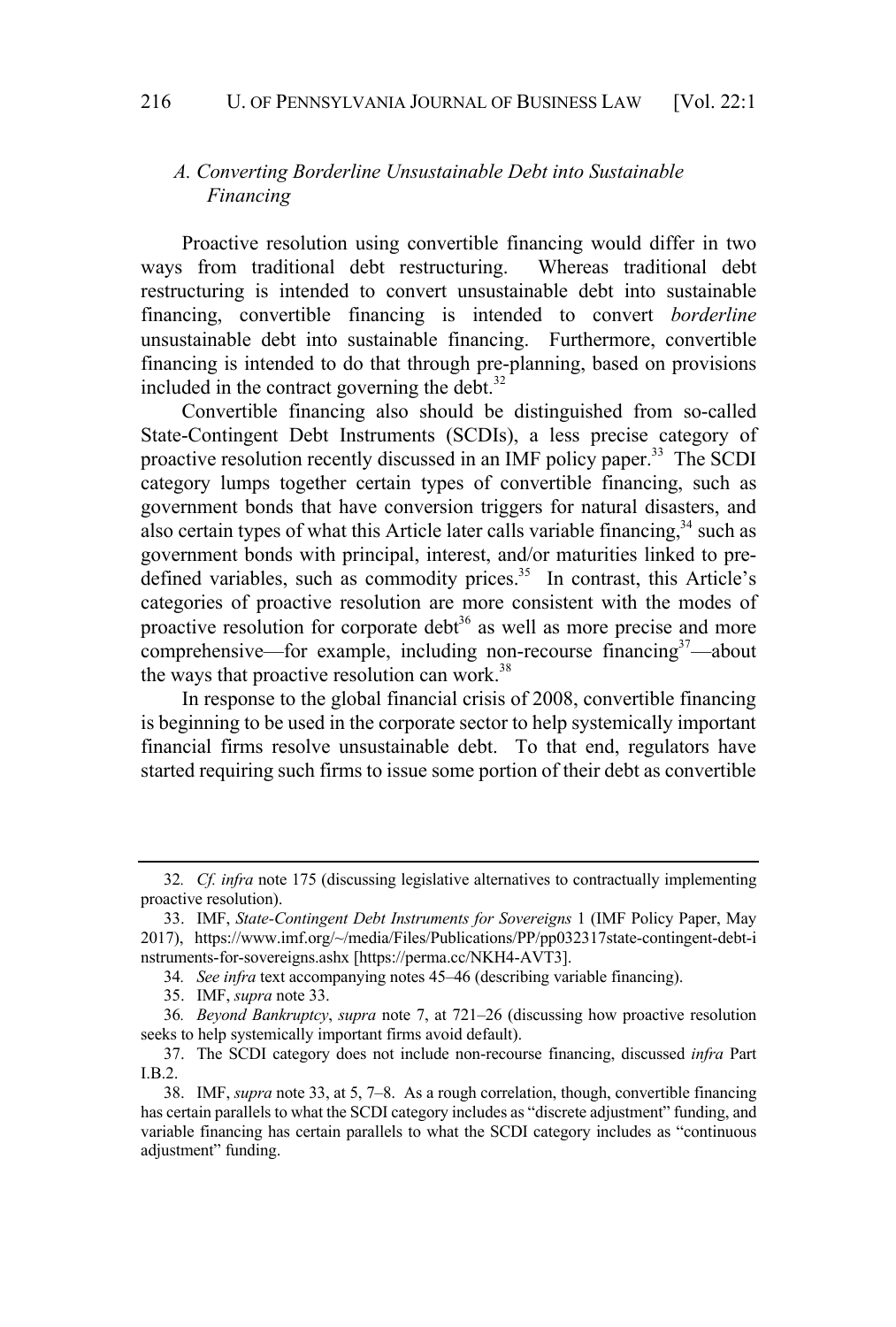financing in the form of contingent convertible bonds ("CoCos").<sup>39</sup> CoCos are designed to convert from debt to equity securities upon the occurrence of pre-specified triggers, which often are accounting-based, indicating the issuer of the debt is becoming financially troubled.<sup>40</sup> Conversion would reduce the firm's indebtedness with the intention of making the firm financially viable again.<sup>41</sup> For example, \$100 million of CoCos might be designed to convert from debt claims into common stock, an equity interest, if a firm's net worth drops below \$10 million. "The possibility that their debt claims could be converted into equity should also motivate [investors in CoCos] to take on more of a 'monitoring' role by imposing stricter covenants, which could reduce the firm's risk-taking."<sup>42</sup>

Common sense and the limited experience with CoCos reveal two issues that are integral to designing convertible financing: what should trigger conversion, and into what should the debt convert? As will be shown, these issues should be addressed differently not only for governmental and corporate debtors—governments cannot feasibly issue "equity" securities representing ownership interests therein—but also for sovereign and subnational debtors.<sup>43</sup> Convertible financing also raises marketability issues due to their inherent conversion risk, which can make corporate CoCos unattractive for some institutional investors.<sup>44</sup> The economic viability of convertible government financing will turn on the risk premium needed to attract investors.<sup>45</sup>

40*. Id.*

42*. Beyond Bankruptcy*, *supra* note 7, at 722.

43*. See infra* notes 73–83 and accompanying text (discussing issuesrelated to convertible financing).

<sup>39.</sup> Ceyla Pazarbasioglu et al., *Contingent Capital: Economic Rationale and Design Features* 4 (IMF Staff Discussion Note No. 11/01, 2011), https://www.imf.org/external/pubs /ft/sdn/2011/sdn1101.pdf [https://perma.cc/6QC9-AFMC]. *See also Beyond Bankruptcy*, *supra* note 7, at 722 (discussing the conversion of debt to equity approach for systemically important firms).

<sup>41</sup>*. Id.* at 4–5. Some have suggested, however, that the conversion of corporate CoCos to equity might jeopardize the financial integrity of institutional investors in the CoCos, thereby indirectly increasing systemic risk. *See, e.g.*, Emilios Avgouleas & Charles Goodhart, *Bank Resolution a Decade After the Global Financial Crisis: A Systematic Reappraisal*, *in* SYSTEMIC RISK IN THE FINANCIAL SECTOR: TEN YEARS AFTER THE GREAT CRASH (Douglas W. Arner, Emilios Avgouleas, Danny Busch & Steven L. Schwarcz eds., 2019).

<sup>44.</sup> Martin Brooke, Rhys Mendes, Alex Pienkowski & Eric Santor, *Sovereign Default and State-Contingent Debt* 10 (Bank of Canada Discussion Paper No. 2013-3, 2013), http://w ww.bankofcanada.ca/wp-content/uploads/2013/11/dp2013-03.pdf [https://perma.cc/6XQY-ABY8].

<sup>45</sup>*. See infra* notes 103–104 and accompanying text (discussing how the risk premium might make such bonds unmarketable). Certain secondary factors might also be relevant in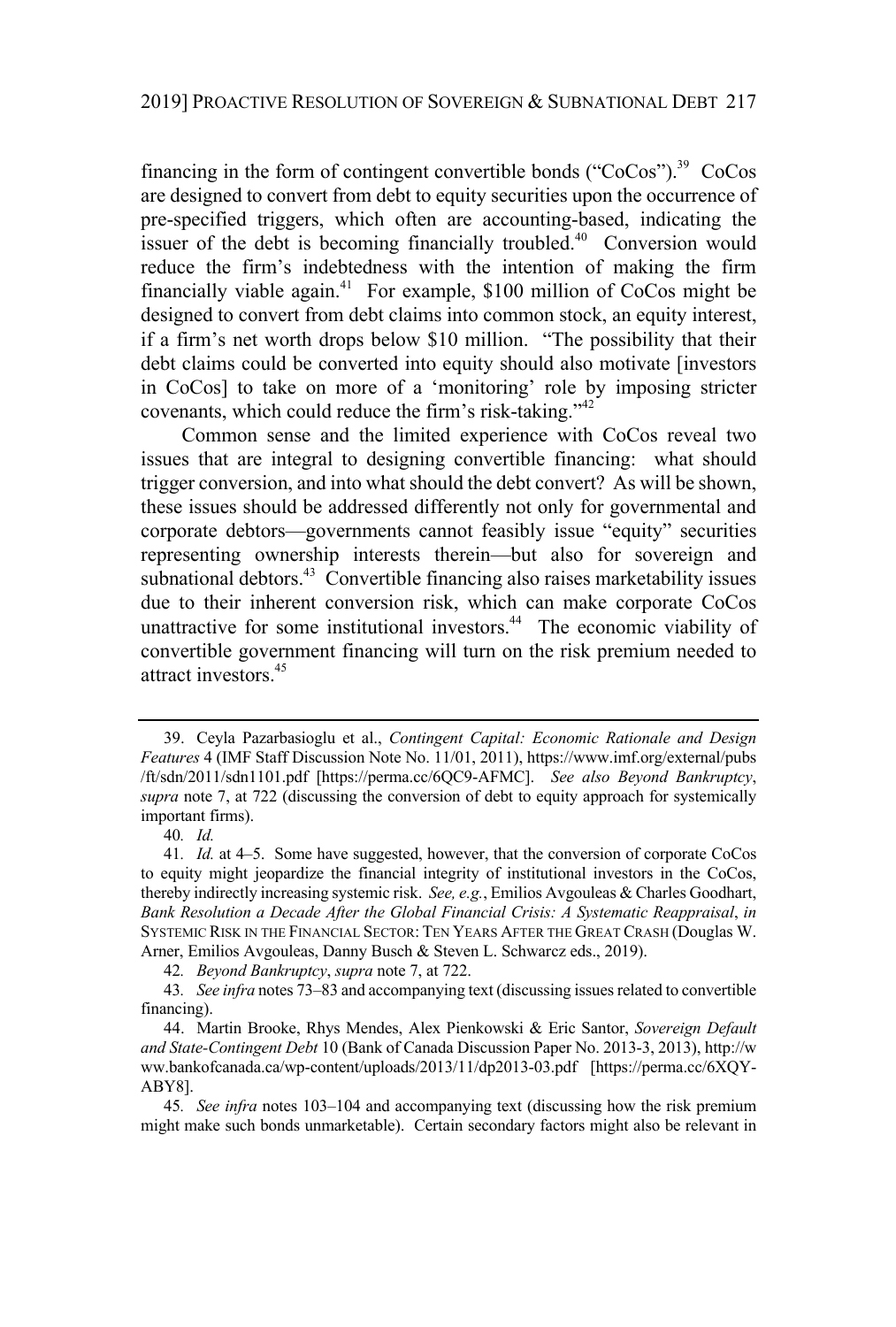# *B. Preventing Debt Burdens from Approaching Unsustainability*

There are at least two ways to try to prevent debt financing from approaching unsustainability. The first, examined below in Subpart 1, is to tie the amounts and/or maturities of payments on the debt to factors liable to change, or variables, that correspond to the debtor's ability to pay ("variable financing"). The second, examined below in Subpart 2, is to limit recourse on the debt to only specified assets or revenue sources of the debtor ("nonrecourse financing").

#### 1. Variable Financing

As mentioned, variable financing would tie the amounts and/or maturities of payments on the debt to variables corresponding to the government's ability to pay.<sup>46</sup> The variables could be the government's  $GDP<sup>47</sup>$  or other factors linked to the government's creditworthiness such as its commodity-export prices.<sup>48</sup> Economist Robert Shiller first proposed a form of variable government financing, which would index interest payments to a nation's GDP.<sup>49</sup> References to GDP-linked bonds more commonly today mean bonds that adjust not only interest but also,

considering the economics of convertible as well as variable government financing. For example, if investors suspect that a government issues such financing because it is concerned over its economic future, they may demand even higher compensation. *Cf*. IMF, *supra* note 33, at 13 (discussing adverse selection, but observing that countries "in which fiscal transparency is already high should be less subject to these concerns"). Furthermore, the "possibility of paying high debt service in good times and receiving automatic debt relief in bad times can reduce [a government's] incentives to keep vulnerabilities at bay." IMF, *supra* note 33, at 13 (discussing moral hazard, but observing several "possible mitigating factors").

<sup>46</sup>*. Cf*. GREGORY MAKOFF, GDP-INDEXED BONDS: A WAY FORWARD (2017), https://ww w.cigionline.org/sites/default/files/documents/Policy%20Brief%20No.97web.pdf [https://pe rma.cc/FC9H-C3UK] (discussing variable financing tying interest rate (which he calls coupon-indexed bonds), principal amounts (which he calls principal-indexed bonds), or both—depending on the government's financial stability goals—to a variable such as GDP).

<sup>47.</sup> Eduardo Borensztein & Paolo Mauro, *The Case for GDP-Indexed Bonds*, 19 ECON. Pol'y 165, 169-70 (2004).

<sup>48</sup>*. Id.* at 170.

<sup>49.</sup> ROBERT SHILLER, MACRO MARKETS: CREATING INSTITUTIONS FOR MANAGING SOCIETY'S LARGEST ECONOMIC RISKS 52–53 (1993). Government bonds that link their interest payments to GDP have been called "trills." Mark Kamstra & Robert J. Shiller, *The Case for Trills: Giving the People and Their Pension Funds a Stake in the Wealth of the Nation* 3 (Cowles Foundation, Discussion Paper No. 1717, 2009), http://cowles.econ.yale.ed u/sites/default/files/files/pub/d17/d1717.pdf [https://perma.cc/7D2H-585S].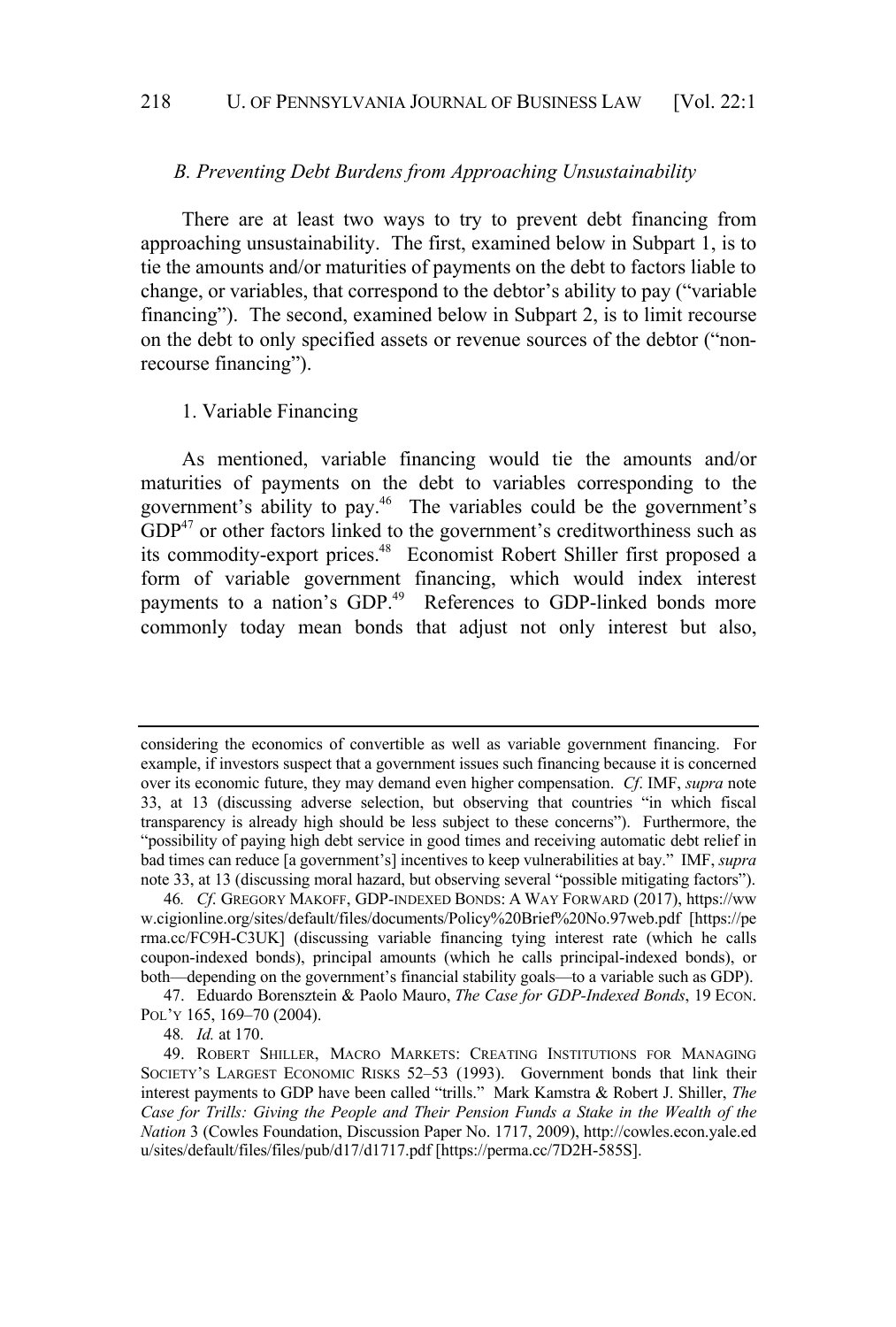potentially, principal amounts and maturities according to changes in GDP.<sup>50</sup>

Shiller,<sup>51</sup> and later other scholars<sup>52</sup> as well as Bank of England economists,<sup>53</sup> have argued that GDP-linked bonds would reduce the likelihood of sovereign debt crises. The G20 has called for further analysis of such bonds.<sup>54</sup> In practice, however, no nation has yet issued GDP-linked bonds (although I later discuss a limited example set by the issuance of GDPlinked warrants<sup>55</sup>).

Nor does the corporate sector offer a clear precedent for variable financing. The closest functional equivalent would appear to be preferredstock equity financing, under which shareholders normally receive payment of fixed dividends, but management may decide to decrease or suspend those payments if the issuer is in financial distress.<sup>56</sup> The fact that there is strong investor interest in preferred-stock equity financing—as of June 30, 2015, for example, the "market size of publicly traded preferred shares in the U.S.

53*. See* JAMES BENFORD ET AL., SOVEREIGN GDP-LINKED BONDS 5 (2016), http://www.b ankofengland.co.uk/financialstability/Documents/fpc/fspapers/fs\_paper39.pdf [https://perma .cc/L2PF-SA3X] (arguing that GDP-linked bonds would reduce the likelihood of a sovereign debt crisis).

<sup>50</sup>*. See, e.g.*, Borensztein & Mauro, *supra* note 47, at 169–70 (discussing how GDPlinked bonds can lead to lower debt payments when GDP growth stalls); Yannis Manuelides, *GDP-linked Bonds: A Commentary on a Term Sheet*, 12 CAPITAL MARKETS L.J. 125, 129–30 (2017) (discussing the impact of GDP-linked bonds on maturity dates of bonds).

<sup>51.</sup> SHILLER, *supra* note 49, at 52–54.

<sup>52</sup>*. See, e.g.*, Bruno Cabrillac, Ludovic Gauvin & Jean Baptiste Gosse, *Benefits of GDPindexed Bonds for Issuing Countries, Investors and International Financial Stability,* CTR. FOR ECON. POL'Y RES. (Mar. 7, 2017), https://voxeu.org/article/benefits-gdp-indexed-bonds (summarizing a wide array of benefits from issuing GDP-linked bonds such as the ability of developing countries to issue bonds in their own currency); Olivier Blanchard, Paola Mauro & Julien Acalin, *The Case for Growth-indexed Bonds in Advanced Economies Today*, CTR. FOR ECON. POL'Y RES. (Feb. 16, 2016), https://voxeu.org/article/case-growth-indexed-bonds [https://perma.cc/TV9Q-QCCB] (observing that GDP-indexed bonds would not only be countercyclical but also allow investors to share in GDP gains).

<sup>54</sup>*. See, e.g.*, *GDP-linked Bonds: One of the Greatest Innovations in Sovereign Debt in Modern Times?*, ALLEN & OVERY (Mar. 16, 2018), http://www.allenovery.com/publications/ en-gb/Pages/GDP-linked-bonds-one-of-the-greatest-innovations-in-sovereign-debt-in-moder n-times.aspx [https://perma.cc/RA5M-SFVT] (describing how the GDP-linked sovereign bond project has the support and endorsement of the G20 and other organizations).

<sup>55</sup>*. See infra* notes 96–102 and accompanying text (discussing the issuance of GDPlinked warrants by various sovereigns).

<sup>56.</sup> Michael L. Hartzmark & H. Nejat Seyhun, *Understanding the Efficiency of the Market for Preferred Stock*, 8 VA. L. & BUS. REV. 149, 162 (2014). Common stock is not analogous to variable corporate financing because it gives investors voting control over choosing the issuer's management and also because issuers are not normally required to pay dividends to investors. *See, e.g.*, Michael A. Woronoff & Jonathan A. Rosen, *Understanding Anti-Dilution Provisions in Convertible Securities*, 74 FORDHAM L. REV. 129, 129 (2005) (explaining how preferred stock is different from common stock).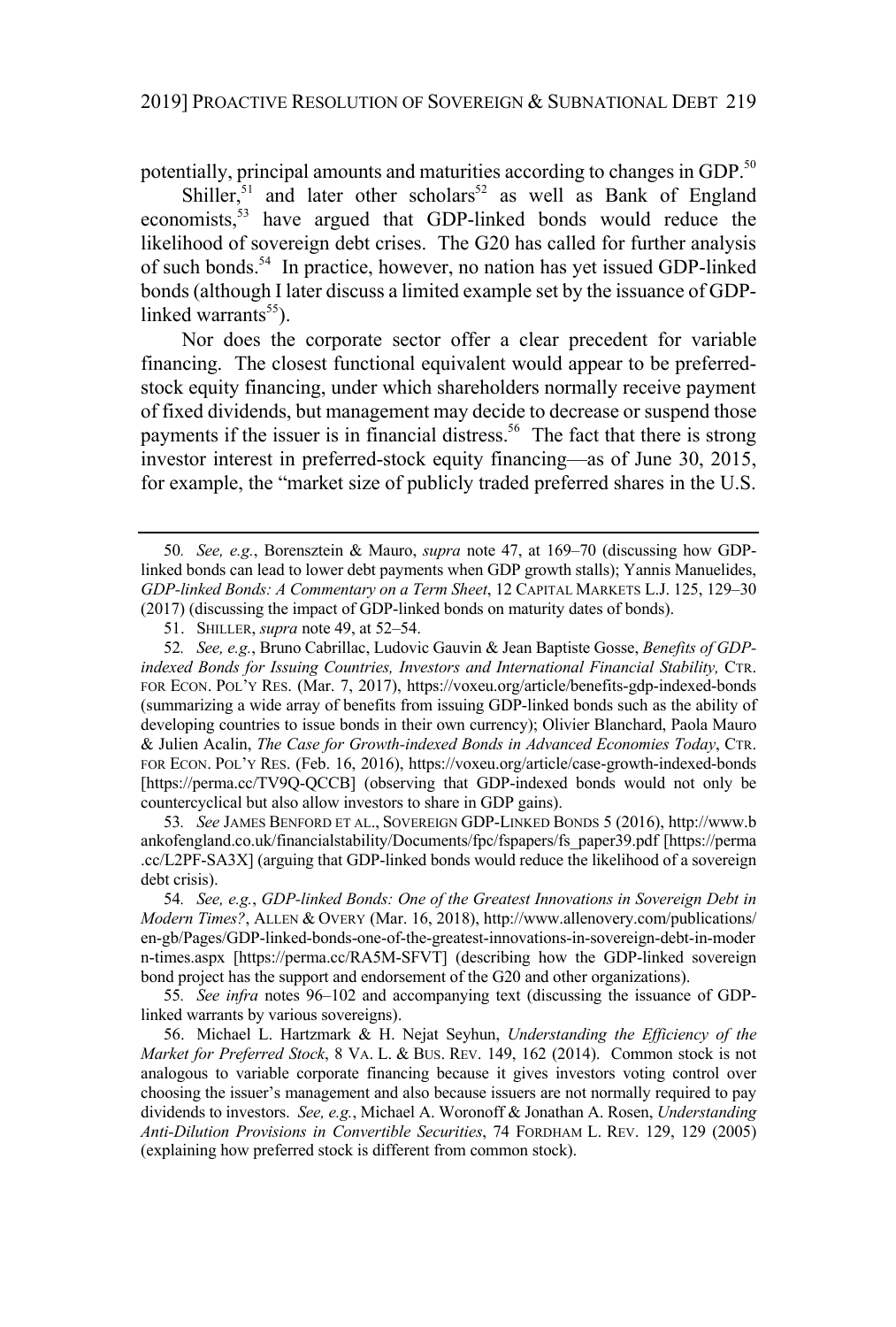[alone] was estimated to be USD 241 billion"<sup>57</sup>—hints that investors might also be interested in variable government financing.

In the abstract, though, it is hard to predict how strong that interest will be. Although both corporate managers and government officials might have an incentive to underreport issuer income to reduce payments on variable financing,<sup>58</sup> holders of preferred stock normally have the right to replace one or more directors if payments are missed.<sup>59</sup> Ideally, variable government financing similarly should be designed with protection for underreporting. It also may be harder to ascertain underreporting in a government than a corporate context. Unlike corporations, governments are not subject to generally accepted accounting principles. Furthermore, GDP, the standard measure of sovereign government income, has been criticized for being an imprecise measure of a nation's income.<sup>60</sup> Government financial transparency is thus much lower than that of corporations.<sup>61</sup>

The future market viability of variable government financing also will turn on its cost. Investors would be expected to demand compensation for the additional repayment risk.<sup>62</sup> For traditional debt, an issuer's default risk would increase when its revenues decrease. For variable financing, however, investors not only would face that increased default risk but also might

<sup>57.</sup> PHILLIP BRZENK & AYE M. SOE, S&P DOW JONES INDICES, DIGGING DEEPER INTO THE U.S. PREFERRED MARKET 2 (Oct. 2015), https://us.spindices.com/documents/research/researc h-digging-deeper-into-the-us-preferred-market.pdf [https://perma.cc/9AMD-U2Y5].

<sup>58.</sup> Although such underreporting would likely violate their contractual obligation to holders of that debt, corporate managers do not owe bondholders a fiduciary duty. George S. Corey, *Are Bondholders Owed a Fiduciary Duty?*, 18 FLA. ST. U. L. REV. 971, 975 (1991). Nonetheless, underreporting earnings may well violate management's duty to shareholders, if it lowers stock price.

<sup>59</sup>*. See* Hartzmark & Seyhun, *supra* note 56, at 162 (discussing the characteristics of preferred stock).

<sup>60</sup>*. See, e.g.*, Robert Costanza et al., *Beyond GDP: The Need for New Measures of Progress*, THE PARDEE PAPERS, Jan. 2009, at 8–9 (observing that "GDP measures only monetary transactions related to production of goods and services" and "ignores changes in natural, social and human components"). *Cf. infra* notes 105–107 and accompanying text (discussing the unreliability of GDP as a measure of government income).

<sup>61</sup>*. Cf.* Rob Arnott, *Does Unreal GDP Drive Our Policy Choices*, FUNDAMENTAL INDEX NEWSL., Apr. 2011, at 3 ("Our debt/GDP ratio may be poised to cross 100% of GDP this fall, but our GAAP accounting debt burden is already well past 400% of GDP and well past 500% of Structural GDP.").

<sup>62.</sup> ING-CHEA ANG, UNDERSTANDING THE VOLATILITY RISK PREMIUM, AQR CAPITAL MANAGEMENT (2018), https://www.aqr.com/Insights/Research/White-Papers/Understanding -the-Volatility-Risk-Premium [https://perma.cc/M4WC-MX5D] (calling the repayment risk "volatility" risk). Preferred stock would not be as subject to this repayment risk because the right of its holders to replace one or more directors discourages management from reducing or suspending dividend payments. *See supra* note 58 and accompanying text (detailing the advantages of preferred stock).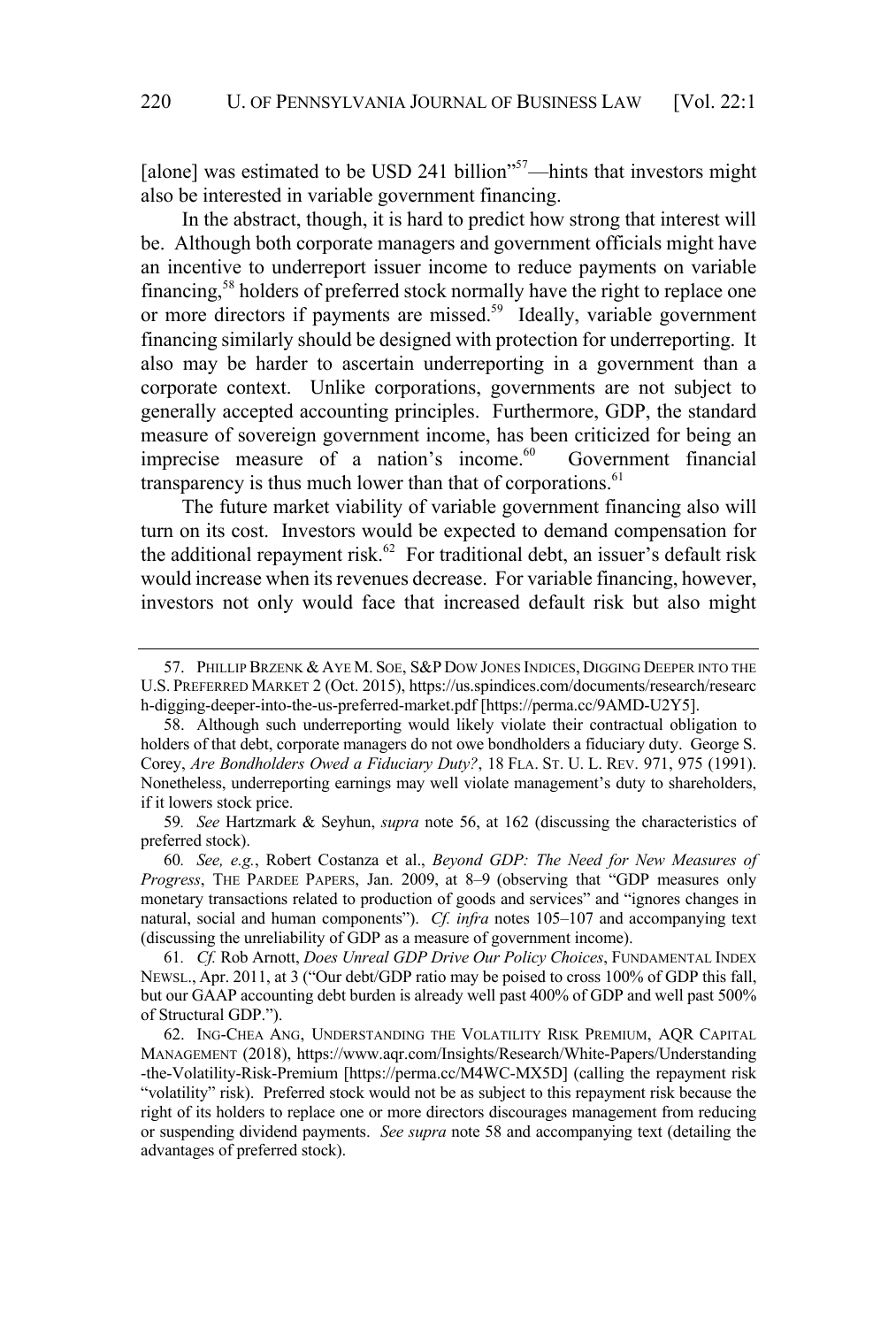receive reduced payments on the debt when revenues decrease.<sup>63</sup>

#### 2. Non-Recourse Financing

Financing under which creditors have recourse solely to specified assets or revenue sources of a debtor is said to be "non-recourse" to the debtor's assets and revenues generally.<sup>64</sup> The fundamental distinction between nonrecourse financing and variable financing is that the former encompasses debt whose payments derive from specific limited sources, whereas the latter encompasses debt with full recourse to the debtor but whose amounts and maturities can change depending on the variables chosen.

Non-recourse financing—especially when done through special purpose entities ("SPE"s) specifically created to engage in the financing—is very common in corporate finance and is widely accepted by investors.<sup>65</sup> It is used, for example, in securitization, project finance, and other forms of monetizing financial assets.<sup>66</sup> Non-recourse financing can increase Non-recourse financing can increase economic efficiency by more precisely allocating risks and rewards between debtors and creditors, thereby reducing information asymmetry.<sup>67</sup> When misused, however, non-recourse financing can increase information asymmetry, such as by facilitating opaque off-balance-sheet financing.<sup>68</sup>

Non-recourse government financing has significant precedent in some

66. Steven L. Schwarcz, *The Use and Abuse of Special-Purpose Entities in Public Finance*, 97 MINN. L. REV. 369 (2012) (discussing those risks) [hereinafter "*Special-Purpose Entities in Public Finance*"]; *cf*. Cheryl D. Block, *Congress and the Accounting Scandals: Is the Pot Calling the Kettle Black?*, 82 NEB. L. REV. 365, 435–42 (2003) (identifying the problem of national SPEs); Jonathan Rosenbloom, *Can a Private Corporate Analysis of Public Authority Administration Lead to Democracy*, 50 N.Y.L. SCH. L. REV. 851 (2005- 2006) (raising normative questions about state SPEs).

67*. See, e.g.*, Katherine J. Baudistel, *Bankruptcy-Remote Special Purpose Entities: An Opportunity for Investors to Maximize the Value of Their Returns While Undergoing More Careful and Realistic Risk Analysis*, 86 S. CAL. L. REV. 1309, 1314 (2013) (describing how special purpose entities allocate risk). This Article does not purport to address all ways to allocate risks, which include default insurance, CDS, senior-subordinated structures, and government guarantees.

68*. Special-Purpose Entities in Public Finance*, *supra* note 66 (discussing that misuse). *Cf*. Block, *supra* note 66, at 439–42 (comparing Fannie Mae and Freddie Mac to Enron's use of SPEs to hide certain investments "off-balance sheet").

<sup>63</sup>*. See supra* note 46 and accompanying text (tying the amounts and/or maturities of payments on variable financing to factors corresponding to the issuer's ability to pay).

<sup>64.</sup> Although a more intuitive term might be limited-recourse financing, this Article's use of non-recourse financing follows the generally accepted market term.

<sup>65</sup>*. See, e.g.*, Lydia C. Stefanowicz, *Non-recourse Loans – A Dangerous Misnomer*, 342 N.J. ST. B. ASS'N BUS. L. SEC. 4, 4–6 (Feb. 2016) (discussing the commonality of nonrecourse loans and SPE usage in lending).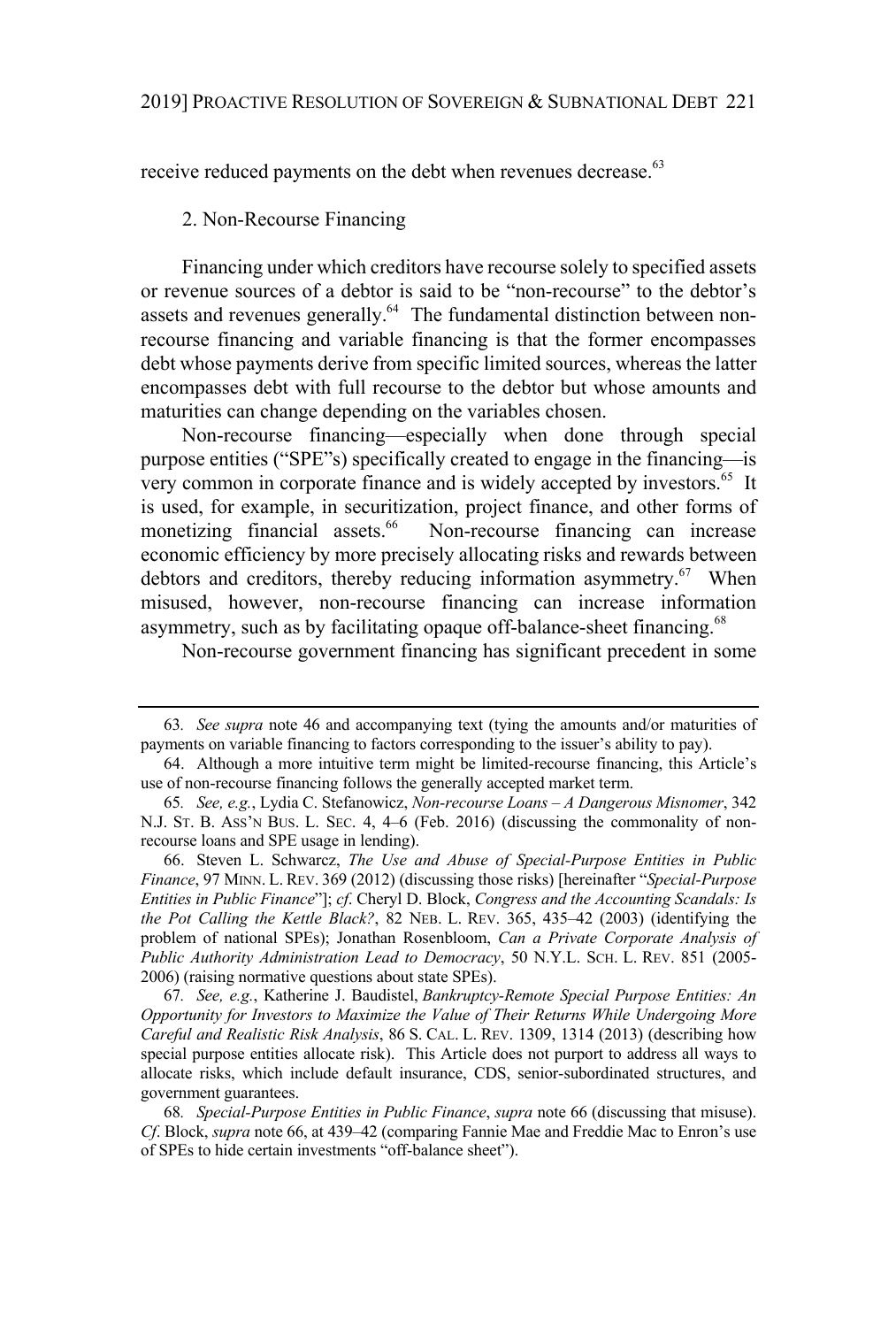jurisdictions, such as the United States. $69$  The key is that investors have recourse to a "sufficiently reliable and adequate source of repayment" such as "high-quality financial assets—i.e., assets that are expected to convert to cash. $\sqrt[3]{0}$  In both a sovereign and a subnational government context, this might include payments expected to be generated from an income-producing project or rights to the future payment of specified tax revenues. $71$ 

## II. PROACTIVE RESOLUTION OF SOVEREIGN DEBT

Having designed a generalized framework for proactively resolving government debt, this Part II applies the framework to sovereign debt, first addressing convertible financing, next addressing variable financing, and finally addressing non-recourse financing. Thereafter, Part III applies the framework to subnational debt, addressing convertible, variable, and then non-recourse financing in that same order.

## *A. Convertible Financing*

As mentioned, two issues are integral to designing convertible financing for sovereign debt. The first, discussed in Subpart 1 below, is what should trigger conversion. The second issue, discussed in Subpart 2 below, is into what should the debt then convert. As will be shown, these issues are very different for sovereigns than for corporations.<sup>72</sup> Subparts 3 and 4 discuss additional issues: whether the convertible financing will be economically viable, and whether the conversion itself could have harmful consequences.

# 1. What Should Trigger Conversion?

Convertible financing would have to work differently for sovereigns than for corporations because sovereigns lack obvious financial accounting triggers, such as insolvency, that signal unsustainability. Although some have suggested that a debt-to-GDP ratio might work as a conversion

<sup>69</sup>*. See Special-Purpose Entities in Public Finance*, *supra* note 66, at 374–75 (listing prominent examples of non-recourse government financing in the United States).

<sup>70.</sup> Steven L. Schwarcz, *Bypassing Congress on Federal Debt: Executive Branch Options to Avoid Default*, 31 YALE J. ON REG. 269, 286–87 (2014).

<sup>71</sup>*. Id.* at 287 (cautioning that any such specified tax revenuesshould be a finite set whose value would not so greatly exceed the amount of the financing that someone could call into question whether the transaction is truly nonrecourse).

<sup>72</sup>*. See infra* notes 73–81 and accompanying text (explaining why sovereign debt has unique characteristics from that of corporate debt).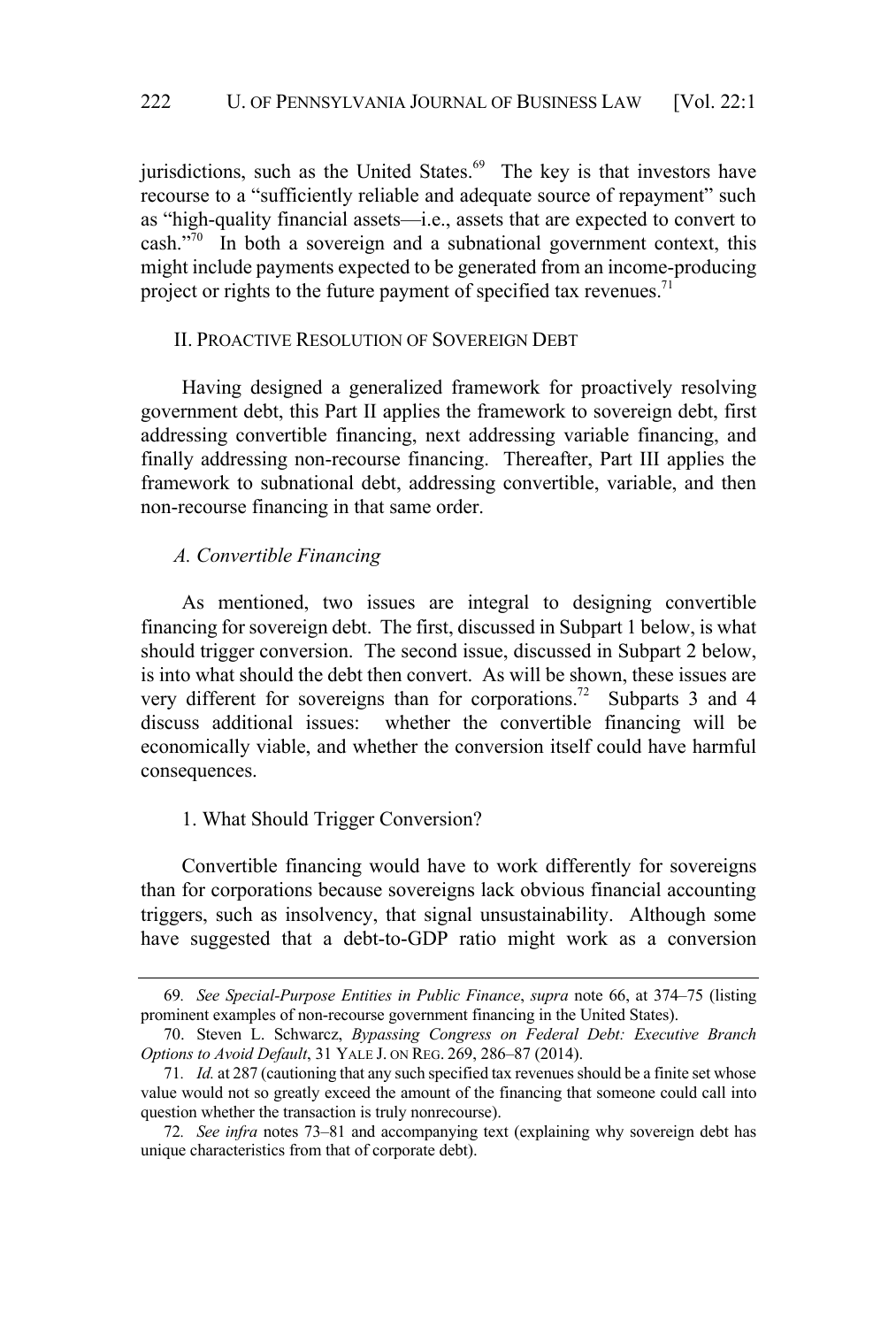trigger, $73$  GDP is difficult to measure and, if calculated by the sovereign itself, can be unreliable.<sup>74</sup> A more sensible alternative trigger might be based on multilateral action, such as a sovereign debtor receiving emergency financial assistance from the IMF or the European Stability Mechanism  $("ESM")$ .<sup>75</sup>

2. Into What Should the Debt Convert?

Again, convertible financing would have to work differently for sovereigns than for corporations—in this instance, because sovereigns cannot feasibly convert their debt into equity ownership in the nation. Instead, sovereign convertible financing could convert into debt whose principal and/or interest rate are reduced, or whose maturities are extended, to try to make the debt sustainable.

In the context of SCDIs,<sup>76</sup> the IMF and the ESM have focused on using so-called automatic maturity extensions (AMEs) to extend maturities of sovereign debt.<sup>77</sup> Extending maturities would address liquidity<sup>78</sup>—the government's ability to pay its debts as they come due.<sup>79</sup> Convertible financing agreements could include AME-type provisions, either automatically extending maturities upon the occurrence of a trigger event<sup>80</sup>

<sup>73.</sup> Ashoka Mody, *Sovereign Debt and Its Restructuring Framework in the Eurozone*, 30 OXFORD REV. ECON. POL'Y 715, 737 (2013); *cf*. Brooke et al., *supra* note 44, at 8 (suggesting trigger events including a decrease in the GDP-to-debt ratio).

<sup>74</sup>*. See infra* notes 105–111 and accompanying text (explaining the pitfalls to GDPlinked sovereign debt).

<sup>75.</sup> BENFORD ET AL., *supra* note 53, at 5.

<sup>76</sup>*. Cf. supra* notes 32–36 and accompanying text (comparing convertible financing and SCDIs).

<sup>77.</sup> IMF,*supra* note 23, at 39. *See also* Jochen Andritzky et al., *A Mechanism to Regulate Sovereign Debt Restructuring in the Euro Area* (German Council of Economic Experts, Working Paper 04/2016, 2016) (providing a debt restructuring framework that includes an automatic maturity extension).

<sup>78.</sup> Principal reductions, in contrast, would address solvency, which the IMF describes as meaning that the present discounted value (PDV) of the government's current and future primary expenditure is greater than the PDV of its current and future income, net of any initial indebtedness. IMF,*supra* note 23, at 39; *cf*. 11 U.S.C. § 101(32)(A) (2012) (defining an entity as being insolvent when the sum of its debts is greater than all of its property, at a fair valuation, exclusive of the transferred, concealed, removed or exempted property).

<sup>79</sup>*. See, e.g.*, Atif R. Mian & João A.C. Santos, *Liquidity Risk, and Maturity Management over the Business Cycle*, 127 J. FIN. ECON. 2 (2018) (discussing the use of maturity extensions to reduce liquidity risk).

<sup>80.</sup> Brooke et al., *supra* note 44, at 8. The ESM's proposal defines the trigger event for an AME as the government's receipt of ESM funds.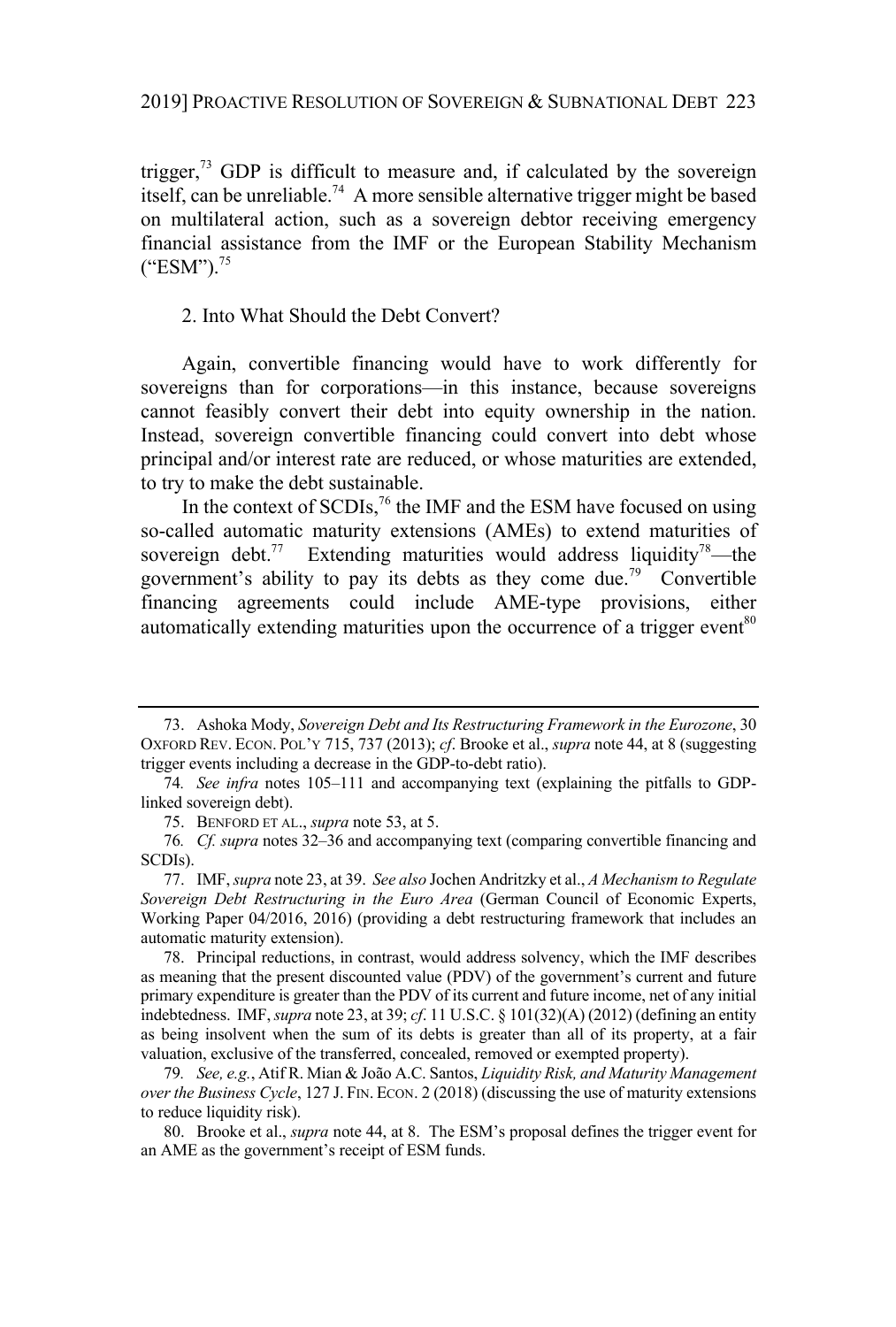or giving the issuer the option to extend maturities upon that occurrence.<sup>81</sup> They also could include, of course, similar provisions either automatically reducing principal and/or interest rate, or giving the issuer the option to make those reductions, upon the occurrence of a trigger event.

Ultimately, answering what convertible financing should convert into will turn on at least two considerations: what type of conversion would best make the particular government's debt sustainable, and how would the conversion options affect the financing cost. The first consideration is government-specific and thus beyond this Article's scope, other than to observe that—cost being equal—a government that is concerned about its liquidity might favor extending maturities whereas a government that is concerned about its solvency might favor reducing principal. Both might also consider reducing the interest rate, which would help liquidity by reducing monthly interest payments and also help solvency by reducing the total payments on the debt. The other consideration—how the conversion options will affect the financing cost—is next discussed in Subpart 3.

### 3. Will the Convertible Financing Be Economically Viable?

The future market viability of convertible government financing will turn primarily on its cost: Will governments be willing to pay the interest premium demanded by investors to extend that financing<sup>282</sup> That is an empirical question that cannot be answered in the abstract. Convertible financing that only extends maturities might, other things being equal, be less expensive to issue than convertible financing that reduces principal. The rationale is that, so long as the issuer pays a market rate of interest, extending maturities would not necessarily reduce the present value of a creditor's recovery. <sup>83</sup> Reducing principal, however, necessarily would introduce

<sup>81.</sup> IMF, *supra* note 33, at 35.

<sup>82</sup>*. See supra* notes 44–45 and accompanying text (discussing the factors that influence risk premiums).

<sup>83.</sup> Brooke et al., *supra* note 44, at 9. Gregory Makoff has suggested to the author that long-term financing that is periodically callable may be a practical alternative to convertible financing that extends maturities. The impact on sustainability could be designed to be roughly comparable, allowing the government to choose from time to time whether to redeem (i.e., prepay) the debt or let it continue. Although periodically callable long-term financing would be simpler than convertible financing—avoiding the need to define a conversion trigger, such as GDP—it would give the government control over the maturity; and callable financing also is generally more expensive than non-callable financing. Nonetheless, the fact that callable financing is a well-established market product indicates it still may be less expensive than custom-designed convertible financing. Telephone Interview with Gregory Makoff, Senior Fellow, Glob. Econ. Program, Ctr. for Int'l Governance Innovation (July 10, 2019).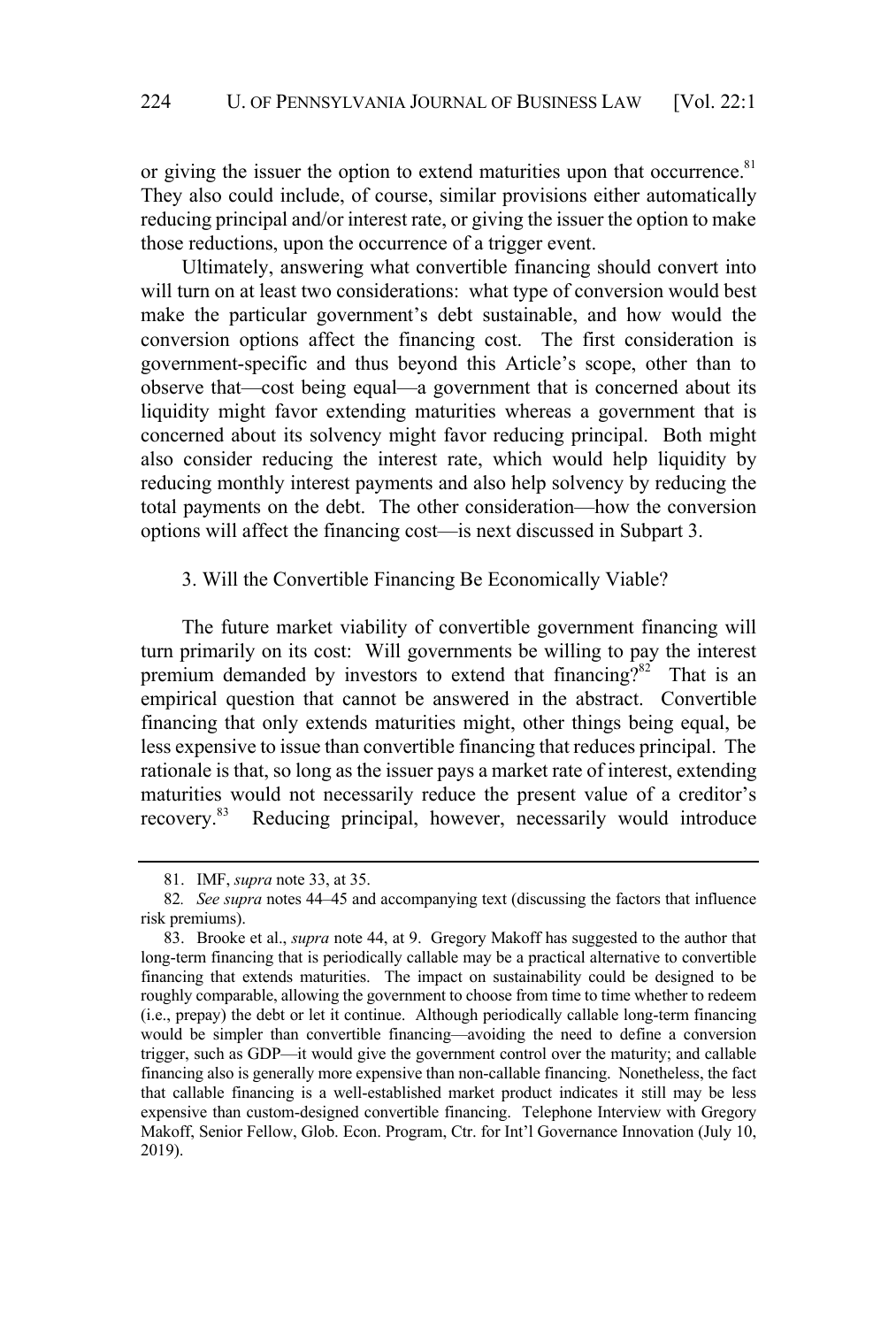additional repayment risk for which investors would be expected to demand additional compensation.<sup>84</sup>

## 4. Could the Conversion Itself Have Harmful Consequences?

A final issue is whether the debt conversion itself could have harmful consequences. For example, the investors could be systemically important, such as large banks or pension funds, which could incur significant losses upon conversion.<sup>85</sup> Debt conversion then might trigger systemic financial contagion.<sup>86</sup> Although there may be no perfect solution to this concern, possible second-best solutions might include limiting the amount of convertible government financing in which a systemically important firm would be allowed to invest. 87

## *B. Variable Financing*

Next consider using variable financing to proactively resolve sovereign debt to avoid its becoming unsustainable. In contrast to convertible financing, the payment terms of variable financing would not convert; instead, they would be linked to variables corresponding to the government's ability to pay, such as its GDP or commodity-export prices.<sup>88</sup> GDP-linked bonds are the most commonly discussed example of variable sovereign

<sup>84</sup>*. See supra* notes 62–63 and accompanying text (discussing strategies for mitigating repayment risk, which is tied to the issuer's ability to pay).

<sup>85</sup>*. Cf.* Neel Kashkari, *New Bailouts Prove "Too Big to Fail" Is Alive and Well*, WALL ST. J. (July 9, 2017), https://www.wsj.com/articles/new-bailouts-prove-too-big-to-fail-is-aliv e-and-well-1499638636 [https://perma.cc/A9KH-F2WR] (observing that the Italian government decided to bail out a non-systemically important bank rather than trigger the conversion because the bondholders were retail investors).

<sup>86</sup>*. Id.*

<sup>87</sup>*. Cf*. IMF, *supra* note 33, at 14–15 (observing that the risk of financial contagion from debt conversion "would be less of a concern where the volume of [convertible financing] issued is small in relation to" the investors' balance sheets, and also noting that "this issue highlights the importance of . . . design considerations (such as caps and floors) that limit the size of potential losses for investors"). These limitations should take into account both the amount of a particular government's convertible financing and also, to protect against possible unforeseen correlations in government debt problems, the aggregate amount of all government convertible financing. Bank lending limits, which restrict the amount of bank exposure to any given customer's risk, could provide a regulatory precedent for imposing these types of limitations. *See, e.g.*, Henry Ordower, *Demystifying Hedge Funds: A Design Primer*, 7 U.C. DAVIS BUS. L.J. 323, 370 (2007) (discussing how hedge funds are subject to few limitations regarding their potential risk exposure).

<sup>88</sup>*. Supra* notes 46–48 and accompanying text.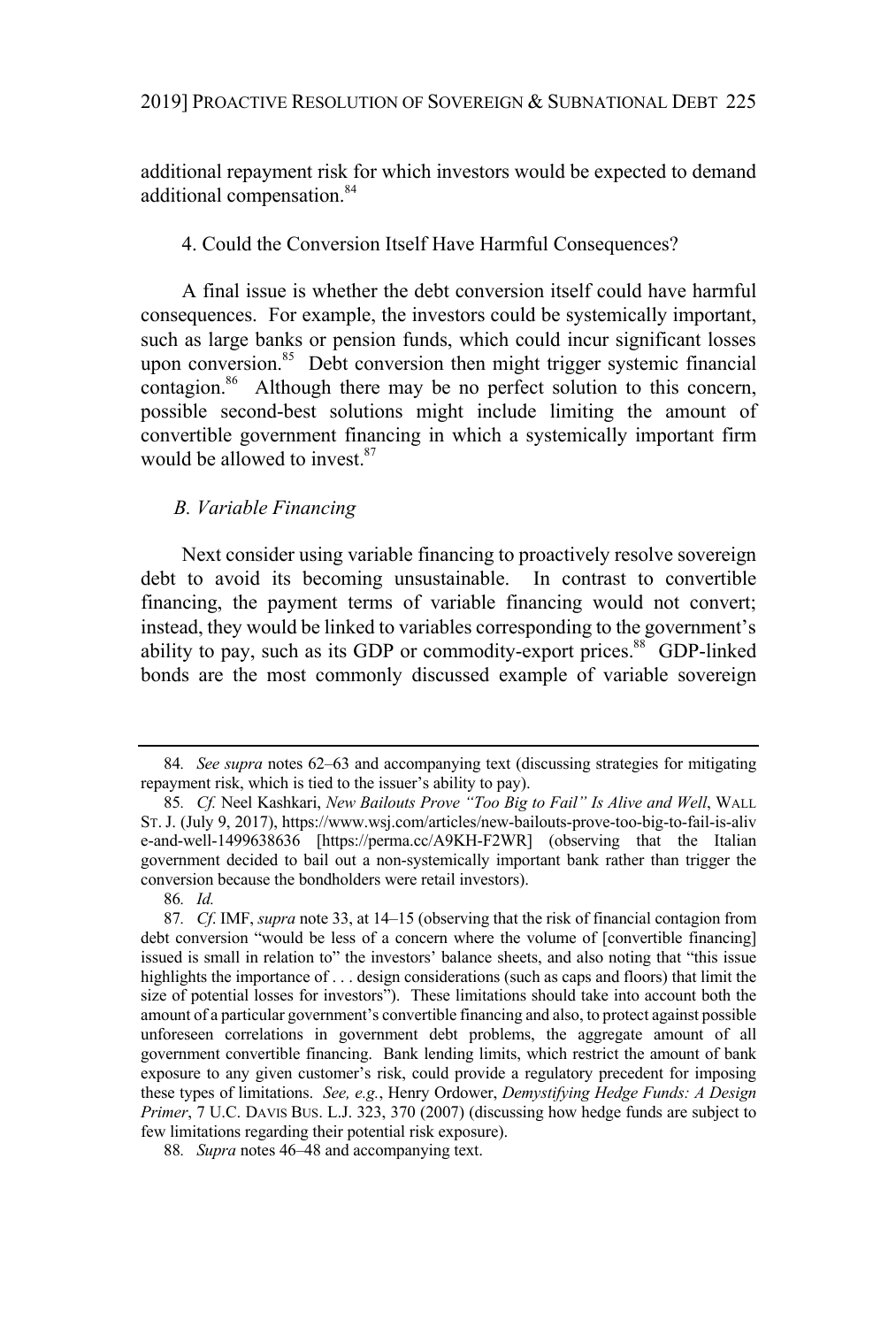financing.<sup>89</sup>

No country has yet issued bonds linked to these types of variables.<sup>90</sup> Certain nations, however, have issued warrants linked to GDP or commodity-export prices. In this context, warrants refer to securities that entitle the holder to certain rights as a "sweetener" to enhance the attractiveness of a sovereign bond exchange.

The first example occurred in 1989. After many Latin American countries defaulted on their bank loans, U.S. Treasury Secretary Nicholas Brady arranged for the banks to exchange their loans for bonds (nicknamed "Brady Bonds") issued by those countries, effectively with U.S. government backing.<sup>91</sup> The Brady Bonds had reduced interest rates and extended payment maturities (typically 25-30 years), which were intended to enable the countries to pay their restructured debt. $92$  So far, that represents a traditional debt restructuring.<sup>93</sup>

Certain of the Brady bonds, however, were issued with separately tradable Value Recovery Rights ("VRR"s), which provided for payments indexed to the price of the sovereign's export commodities,  $94$  such as oil.<sup>95</sup> The VRRs narrowly represented a form of variable financing insofar as their payments were linked to the price of export commodities. In reality, though, the VRRs did not actually represent a proactive *resolution* strategy; they did

<sup>89</sup>*. Supra* notes 46–54 and accompanying text.

<sup>90</sup>*. See* IMF, *supra* note 33, at 16 (observing that, "[t]o date, sovereigns have not used [contingent or variable financing] as a regular instrument of budget financing").

<sup>91</sup>*. See, e.g.*, Lee C. Buchheit, *The Background to Brady's Initiative*, 9 INT'L FIN. L.REV. 29, 30 (1990) (explaining the history and main features of Brady Bonds); Ross P. Buckley, *The Transformative Potential of a Secondary Market: Emerging Markets Debt Trading from 1983 to 1989*, 21 FORDHAM INT'L L.J. 1152, 1152 (1998) (tracing the development of the Latin American debt market); Philip J. Power, Note, *Sovereign Debt: The Rise of the Secondary Market and its Implications for Future Restructurings*, 64 FORDHAM L. REV. 2701, 2720–21 (1996) (detailing the mechanics of Brady Bonds). The Brady Bond trade allowed those banks not to have to write off their loans as non-performing. J.F. HORNBECK, CONG. RES. SERV., RL30348, ECUADOR'S BRADY BOND DEFAULT: BACKGROUND AND IMPLICATIONS (2000).

<sup>92.</sup> FED. RESERVE, SEC. 4255.1, TRADING CAPITAL MARKETS AND ACTIVITIES MANUAL (1998).

<sup>93</sup>*. See supra* note 32 and accompanying text (distinguishing traditional and proactive resolution).

<sup>94.</sup> LEE C. BUCHHEIT & ELENA L. DALY, SOVEREIGN DEBT MANAGEMENT 10-11 (2014).

<sup>95.</sup> IMF, *supra* note 33, at 20. Venezuela, Nigeria, and Mexico issued VRRs linked to oil prices, which provided investors contingent payments if the price of oil reached a pre-set price—thereby enabling those investors to share in the upside of the issuer's economic recovery. IMF*, supra* note 33, at 20. Payments on commodity-linked securities also could be linked to commodity-production revenues. Robert J. Myers, *Incomplete Markets and Commodity-Linked Finance in Developing Countries*, 7 WORLD BANK RES. OBSERVER 79, 84 (1992). That would enable a nation to hedge against the risk, for example, that a commodity price becomes high due to production failure which reduces the nation's revenues. *Id.*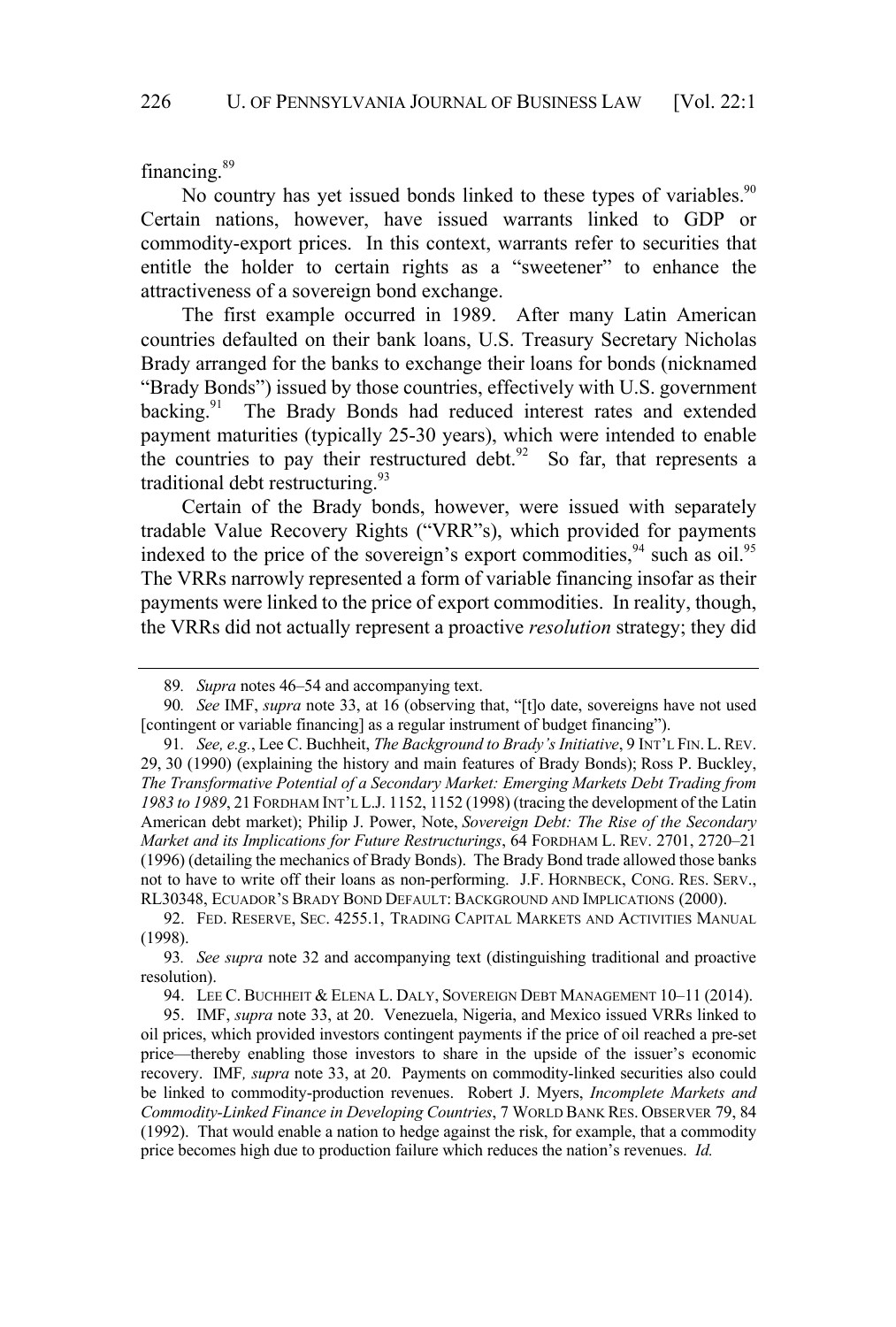not affect future payments due on the Brady Bonds themselves but were merely a sweetener to encourage banks to enter into the loan-for-bond exchange. Accordingly, the VRRs do not provide clear precedent for the issuance of variable government financing as a proactive resolution strategy.

The other examples of variable sovereign financing were similarly based on the issuance of warrants as sweeteners for bond exchanges. In Argentina's 2001-02 debt restructuring, for example, creditors exchanged their existing bonds for a fractional amount of replacement bonds<sup>96</sup> plus, as an incentive to facilitate the exchange, GDP-linked warrants that promised additional payments if and when GDP targets were exceeded.<sup>97</sup> More recently, Greece and Ukraine issued GDP-linked warrants as sweeteners to help facilitate bond exchanges.<sup>98</sup> Because none of these warrants affected future payments on the exchanged bonds, they (again) do not provide clear precedent for the issuance of variable government financing as a proactive resolution strategy.

These examples nonetheless might inform issues associated with variable sovereign financing linked to GDP or commodity-export prices. As a practical matter, for example, it appears that sovereigns take their variable financing obligations seriously. By 2013, Argentina had paid approximately U.S. \$10 billion to holders of its GDP-linked warrants.<sup>99</sup> And sovereign issuers repurchased most of their VRRs under call options in order to forestall having to make even more expensive future payments.<sup>100</sup>

Despite this limited success, "opinion remains strongly divided whether [variable sovereign] bonds are viable and if investors would want to own

<sup>96.</sup> Federico Sturzenegger & Jeromin Zettelmeyer, *Haircuts: Estimating Investor Losses in Sovereign Debt Restructurings, 1998-2005* 63 (International Monetary Fund, IMF Working Paper WP/05/137, July 2005) (reporting that bondholders took a 75 percent haircut).

<sup>97.</sup> The Republic of Arg. Prospectus (Form 424B5) (Jan. 10, 2005), http://www.sec.gov/ Archives/edgar/data/914021/000095012305000302/y04567e424b5.htm [https://perma.cc/2U 7M-M3UW].

<sup>98</sup>*. See, e.g.*, Stephen Park & Tim Samples, *Ukraine's Quietly Revolutionary Debt Restructuring*, FIN. TIMES (Sept. 17, 2015, 11:49 AM), http://ft.com/content/d7656d33-874f-30bf-b78e-3aa7b9d229e8 [https://perma.cc/SX44-XEL2] (analyzing the use of GDP-linked value recovery instruments in Ukraine's 2015 debt restructuring); Jeromin Zettelmeyer, Christoph Trebesch & Mitu Gulati, *The Greek Debt Restructuring: An Autopsy* 3, 10, 19 (Peterson Inst. for Int'l Econ., Working Paper No. 13-8, 2013), http://www.iie.com/public ations/wp/wp13-8.pdf [https://perma.cc/J9DU-C2CD] (attributing part of the 97 percent participation rate of Greece's debt exchange to the inclusion of GDP-linked warrants).

<sup>99.</sup> Stephany Griffith-Jones & Dagmar Hertova, *Growth-Linked Bonds*, 11 CESIFO DICE REPORT 33, 36 (2013), http://policydialogue.org/files/publications/CESifo\_DICE-Report\_3-2 013\_Griffith-JonesHertova\_Final\_draft.pdf [https://perma.cc/899A-KVEY] (calculating payments on Argentine GDP-linked warrants).

<sup>100.</sup> FRANK J. FABOZZI & EFSTATHIA PILARINU, INVESTING IN EMERGING FIXED INCOME MARKETS 13–14 (2008).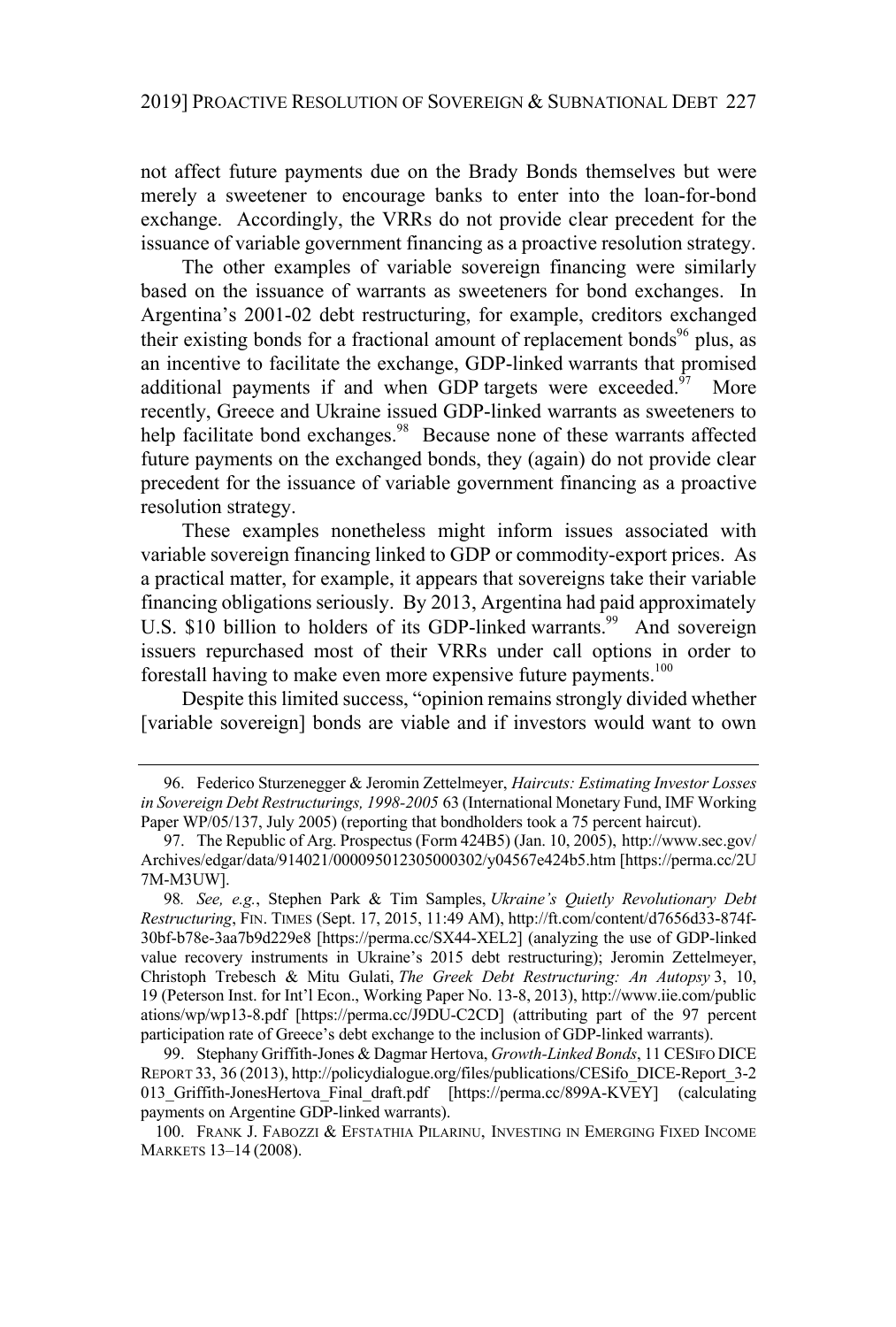them."<sup>101</sup> There also is "significant uncertainty about how these instruments would be priced and, therefore, the borrowing costs that would be faced by governments." $102$  The risk premium alone might make such bonds The risk premium alone might make such bonds unmarketable, some argue, because governments "do not want to pay higher returns when times are good"<sup>103</sup> and investors may not want to hold bonds that would pay lower returns during a period of declining GDP.<sup>104</sup>

Another obstacle to GDP-linked bonds is "that GDP is not an easy economic indicator to measure."<sup>105</sup> A nation's GDP "tends to be constantly revised, which would create additional uncertainty for an instrument that has its coupon payments tied to this measure. In addition, investors need to be confident that the statistics . . . are reliable."<sup>106</sup> The Argentine GDP-linked warrants, for example, "carried an extra premium because of the unreliability of the [GDP] data. $^{7,107}$ 

Some observers believe, however, that these types of measurement and reliability concerns "could be mitigated if a respected independent body monitored and enforced data integrity."<sup>108</sup> The Greek and Ukrainian GDPlinked warrants<sup>109</sup> provided, for example, for an independent source of GDP data.<sup>110</sup> To further assure investors, Ukraine's warrants mandated arbitration for payment calculation disputes. $111$  The future success of variable financing linked to GDP may well depend, at least in part, on

<sup>101.</sup> Charlotte Moore, *GDP-linked Sovereign Bonds: Would Investors Buy Them?*, INV. & PENSIONS EUR. (Apr. 2015), https://www.ipe.com/reports/gdp-linked-sovereign-bonds-would -investors-buy-them/10007310.article [https://perma.cc/P366-BJPV]. *Cf.* Alex Pienkowski, *Debt Limits and the Structure of Public Debt* (IMF, Working Paper No. 17/117, 2017) (expressing uncertainty whether sovereigns would issue GDP-linked warrants as a primary financing tool and whether investors would want to purchase them).

<sup>102.</sup> Joel Bowman & Phillip Naylor, *GDP-Linked Bonds*, RES. BANK AUSTL. BULLETIN 61, 61 (2016), https://www.rba.gov.au/publications/bulletin/2016/sep/pdf/rba-bulletin-2016- 09-gdp-linked-bonds.pdf [https://perma.cc/3XFE-B4J3].

<sup>103.</sup> Moore, *supra* note 101 (quoting Alex McKnight, investment manager at GAM Holding AG, a Swiss global asset management firm).

<sup>104</sup>*. Id. Cf.* BENFORD ET AL., *supra* note 53, at 10–12, 18 (discussing the risk premium that investors would demand, and observing that GDP-linked bonds will be unmarketable if there is no intersection between that premium and what issuers are willing to pay).

<sup>105.</sup> Moore, *supra* note 101.

<sup>106.</sup> *Id.*

<sup>107.</sup> *See id.* (quoting Axel Botte, fixed income strategist at Natixis Asset Management). *Cf*. IMF, *supra* note 33, at 13–14 (discussing the potential for "data manipulation").

<sup>108.</sup> Brooke et al., *supra* note 44, at 15.

<sup>109</sup>*. See supra* note 98 and accompanying text (explaining Greece's and Ukraine's use of GDP-linked bonds).

<sup>110</sup>*. See* UKR., EXCHANGE OFFER MEMORANDUM 61–62 (2015), http://sites.dfkingltd .com/ukraine/Home [https://perma.cc/T7CJ-S8FZ] (providing that "real GDP growth rate" is based on the growth in Ukraine's GDP as published in World Economic Outlook).

<sup>111</sup>*. Id.* at 68.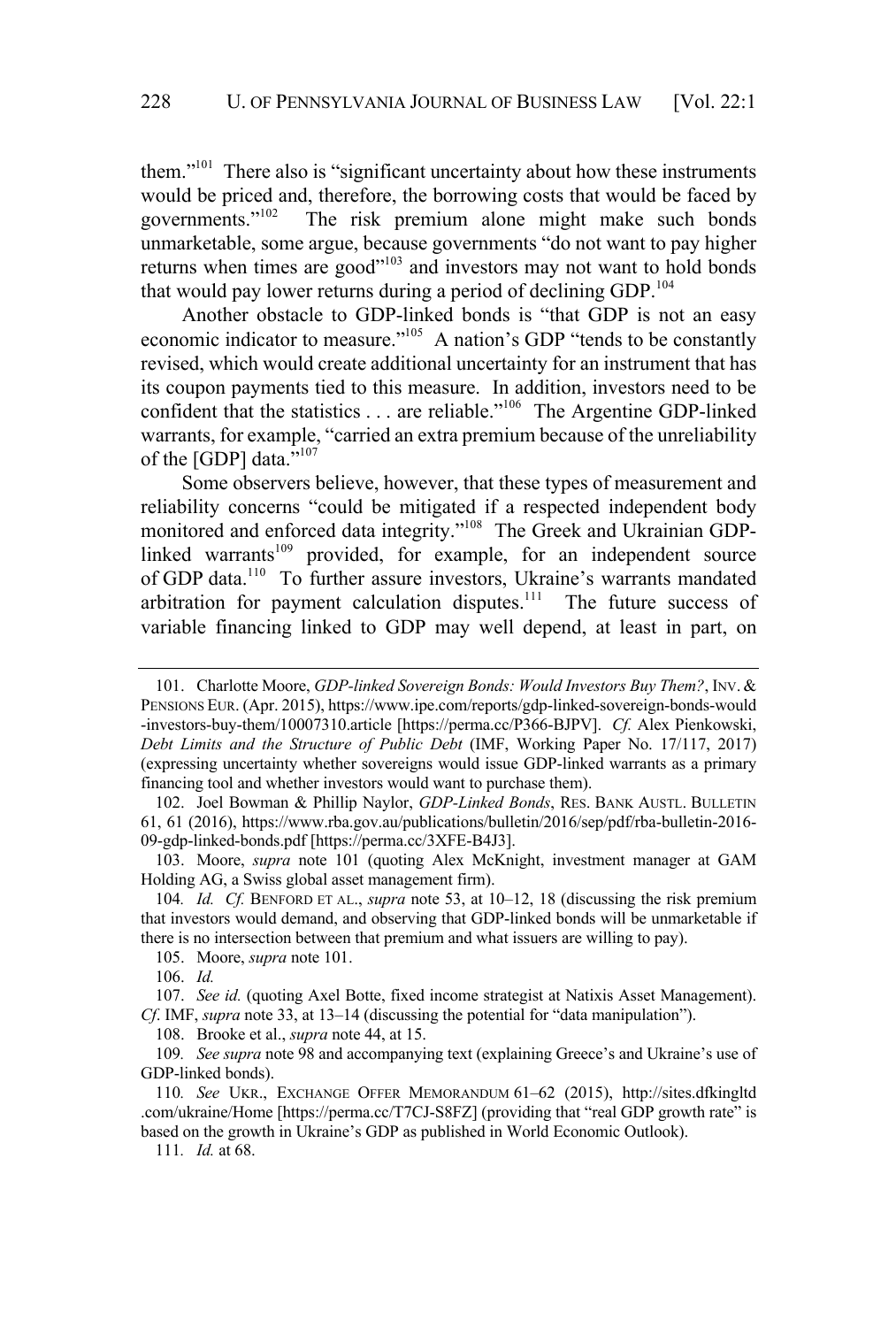producing reliable data.

## *C. Non-Recourse Financing*

As discussed, most non-recourse financing is done through SPEs.<sup>112</sup> The U.S. federal government has a long history of using SPEs to achieve government objectives.<sup>113</sup> Former vice president Al Gore even headed an initiative entitled "Reinventing Government" that advocated for the increased use of federal SPEs, <sup>114</sup> in order to "harness the efficiency of the private sector for the service of the public . . . [thereby] combin[ing] the flexibility of a business with the public purpose and public duties of government."<sup>115</sup>

Some federal government SPEs are created as government corporations, some as government-sponsored entities. Government corporations are owned in whole or in part by the federal government.<sup>116</sup> Although their precise structures vary, they enjoy a number of common characteristics: they can sue and be sued, enter into contracts, hold property, and borrow.<sup>117</sup> Some government corporations borrow on an off-balancesheet basis, meaning their debt is not an obligation of the federal

<sup>112</sup>*. See supra* note 68 and accompanying text (describing the widespread use of nonrecourse financing through SPEs in corporate finance).

<sup>113</sup>*. See* Lebron v. Nat'l R.R. Passenger Corp., 513 U.S. 374, 386–91 (1994) (providing an overview of the history of federal government corporations); *see also* A. Michael Froomkin, *Reinventing the Government Corporation*, 1995 U. ILL. L. REV. 543, 546 (1995) ("Congress has created a new government corporation every year or so since World War II."). 114. Froomkin, *supra* note 113, at 546.

<sup>115</sup>*. Id.* at 548. The U.S. government also used SPEs to respond to the global financial crisis of 2007-08. In order to stabilize and bring liquidity back to the commercial paper markets, the U.S. Federal Reserve created, among other SPEs, the Commercial Paper Funding Facility ("CPFF") to operate as a lender of last resort for those markets by purchasing commercial paper for which corporate issuers were unable to find buyers. Tobias Adrian, Karin Kimbrough & Dina Marchioni, *The Federal Reserve's Commercial Paper Funding Facility*, 17 FRBNY ECON. POL'Y REV. 25, 38 (2011). Similarly, the Fed created the Money Market Investor Funding Facility (MMIFF) SPE to provide liquidity to U.S. money market investors. *Money Market Investor Funding Facility*, BOARD GOVERNORS FED. RES. SYS., htt p://www.federalreserve.gov/monetarypolicy/mmiff.htm [https://perma.cc/DR35-9HP7] (last visited Apr. 24, 2012). The federal government also used an SPE, labeled the Resolution Trust Corporation, to respond to the Savings & Loan crisis of the 1980s. DONALD AXELROD, SHADOW GOVERNMENT: THE HIDDEN WORLD OF PUBLIC AUTHORITIES 2 (1992).

<sup>116</sup>*. See* 5 U.S.C. § 103 (1966) (defining government corporation as "a corporation owned or controlled by the Government of the United States").

<sup>117.</sup> Froomkin, *supra* note 113, at 553.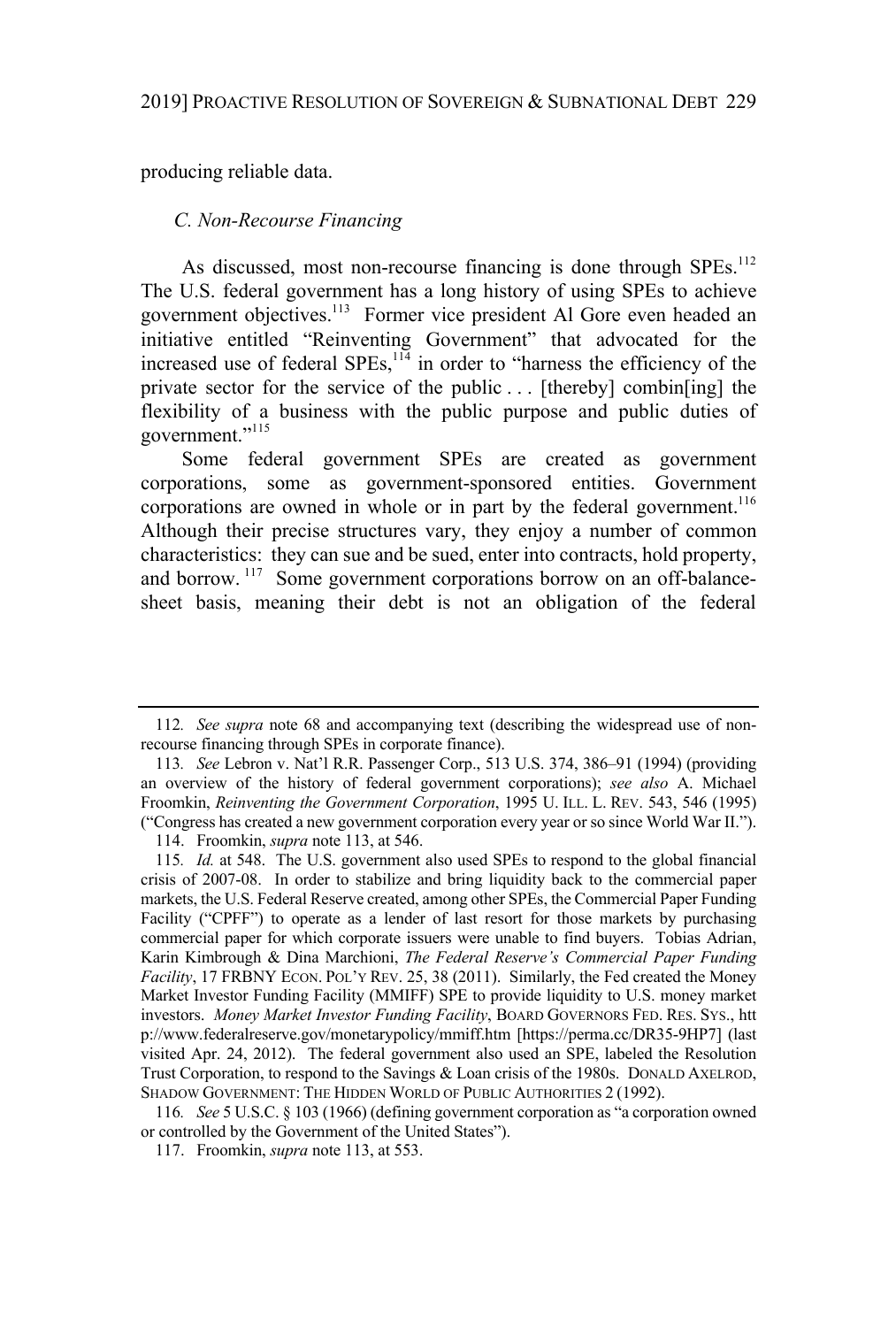government.<sup>118</sup>

Government-sponsored entities ("GSE"s) share many of the characteristics of wholly-owned and mixed-ownership government corporations, but they are not government-owned.<sup>119</sup> Instead, they are privately-owned and operated entities, created through federal charters.<sup>120</sup> Because the purpose of GSEs is to perform "activities to certain economic sectors deemed worthy of public support," they are given "certain advantages to help accomplish their public purposes." $121^{\circ}$  The federal government is not usually obligated for GSE debt.<sup>122</sup>

SPE debt for which a government is not obligated should not directly contribute to unsustainability. Sometimes, however, a government may have little choice but to stand behind SPE debt—dramatically illustrated during the global financial crisis by the federal government's backstopping of the debt of SPEs Fannie Mae and Freddie Mac.<sup>123</sup> Originally formed as a government agency to purchase mortgage loans, Fannie Mae was privatized as a GSE in 1968 because the Johnson administration wanted to get its debt off the federal government's books, in order to reduce the size of the national debt.<sup>124</sup> Congress created Freddie Mac as a GSE in 1970 for the purpose of securitizing loans made by the savings and loan ("S&L") banking industry.<sup>125</sup>

As GSEs, Fannie and Freddie benefited from the market's assumption that the federal government implicitly guaranteed their debt, including the mortgage guarantees they provided.<sup>126</sup> Among other things, they could

124. ACHARYA ET AL., *supra* note 118, at 16–17.

125*. See supra* note 118, at 18 (describing Fannie Mae's practice of securitizing loans in the 1970s and early 1980s).

<sup>118</sup>*. See, e.g.*, VIRAL V. ACHARYA ET AL., GUARANTEED TO FAIL: FANNIE MAE, FREDDIE MAC, AND THE DEBACLE OF MORTGAGE FINANCE 102 (2010) (observing that some GSEs operate as off-balance-sheet special purpose entities of the U.S. government).

<sup>119.</sup> This is true at least as an initial matter. As will be discussed *infra*, the mortgage finance GSEs, Fannie Mae and Freddie Mac, had to be taken over and are now owned by the government. *See* ACHARYA ET AL. at 59 (noting that the GSEs were placed into conservatorship in 2008 due to their financial instability).

<sup>120.</sup> Block, *supra* note 66, at 435.

<sup>121</sup>*. GSEs: Recent Trends and Policy: Joint Hearing Before the Subcomm. on Capital Markets, Securities and Government Sponsored Enterprises*, 105th Cong. 7 (1997) (statement of James L. Bothwell, Chief Economist, U.S. Gen. Accounting Office). GSE advantages include tax exemptions, exemption from SEC registration requirements, and access to U.S. Treasury Department lines of credit. Block, *supra* note 66, at 436.

<sup>122.</sup> Block, *supra* note 66, at 438 (observing that such debt is therefore not included in presidential or congressional budgeting).

<sup>123</sup>*. Cf. infra* notes 164–171 and accompanying text (discussing why subnational governments sometimes might have little choice politically but to assume SPE liability).

<sup>126</sup>*. See supra* note 118, at 21, 27 (describing Fannie Mae's "special status" that made the financial markets believe that Fannie Mae was implicitly guaranteed by the government).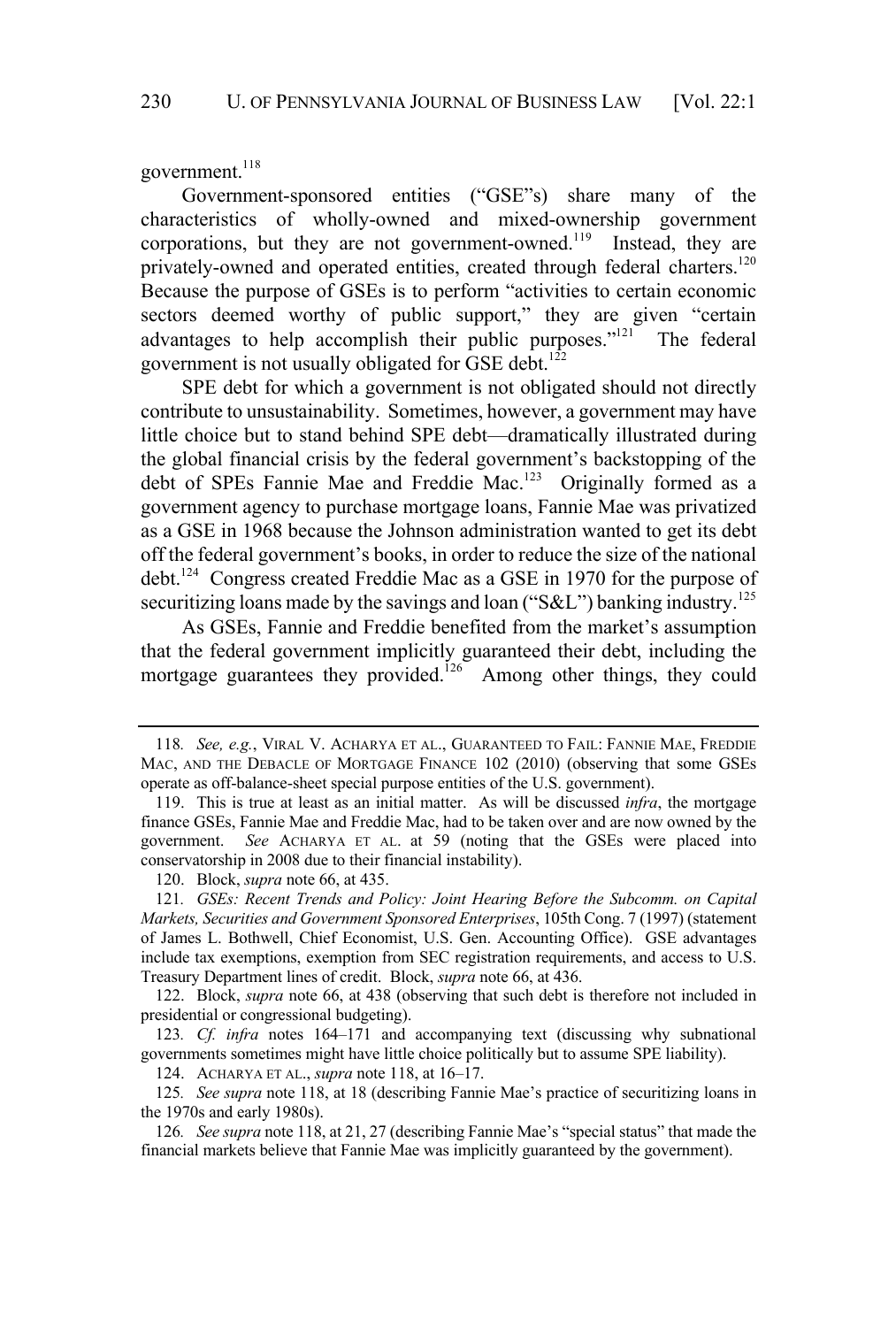borrow at lower rates than competing firms, $127$  notwithstanding explicit disclosure that their debt did not constitute full-faith-and-credit obligations of the federal government.<sup>128</sup> That motivated them to take on significant debt, causing their debt-to-equity leverage ratios for the 1992-2007 period to range from twenty to forty.<sup>129</sup> By the end of 2007, Fannie and Freddie were indebted for \$3.50 trillion in mortgage guarantees, a \$1.43 trillion mortgage portfolio, and a \$2.26 trillion derivatives position.<sup>130</sup> Fifty percent of this debt was held by financial institutions, making a default systemically risky.<sup>131</sup> In September 2008, the federal government had little choice but to bail out these GSEs to prevent their default and to promote stability and liquidity in the housing markets. $132$ 

SPE debt might also contribute to unsustainability, at least indirectly, by allocating specific government revenue to payment of that debt, thereby making that revenue unavailable for payment of general obligation debt and providing public services. This is discussed further in the context of subnational non-recourse financing.

<sup>127</sup>*. See supra* note 118, at 21–22, 27–28 (explaining the implications of Fannie Mae and Freddie Mac's special lending status). They also benefited from extraordinarily low capital requirements: for investing in mortgage-backed securities ("MBS"), they were required to hold only 2.50% capital compared to federally insured banks that were required to hold 4.0% capital. *Supra* note 118, at 24.

<sup>128</sup>*. Supra* note 118, at 27. *Cf*. Block, *supra* note 66, at 437 (referencing investor perception of an implicit U.S. government backing of Fannie Mae's debt and observing that "investor perception of an implicit . . . government guarantee is hard to break"). In 2005, then-Chairman of the Federal Reserve Board Alan Greenspan explained the inconsistency between the disclosure and the market's assumption:

Although prospectuses for GSE debt are required by law to stipulate that such investments are not backed by the full faith and credit of the U.S. government, investors worldwide have concluded that our government will not allow GSEs to default. . . . Virtually none of [Fannie and Freddie's] excess return reflects higher yields on assets; it is almost wholly attributable to subsidized borrowing costs.

*Supra* note 68, at 29–30.

<sup>129</sup>*. Supra* note 66, at 25. In comparison, the leverage ratio of an average commercial bank during this period ranged from 10 to 15. *Supra* note 66, at 25.

<sup>130.</sup> ACHARYA ET AL., *supra* note 118, at 59.

<sup>131.</sup> *See id.* at 26, 54 (stating that "pulling the plug on the GSEs would have created a 50% sucking sound from the mortgage finance market").

<sup>132.</sup> Lorraine Woellert & John Gittelson, *Fannie – Freddie Fix at \$160 Billion with \$1 Trillion Worst Case*, BLOOMBERG NEWS (June 13, 2010, 7:00 PM), http://www.bloomberg.c om/news/2010-06-13/fannie-freddie-fix-expands-to-160-billion-with-worst-case-at-1-trillion .html [https://perma.cc/C77Z-K4DH].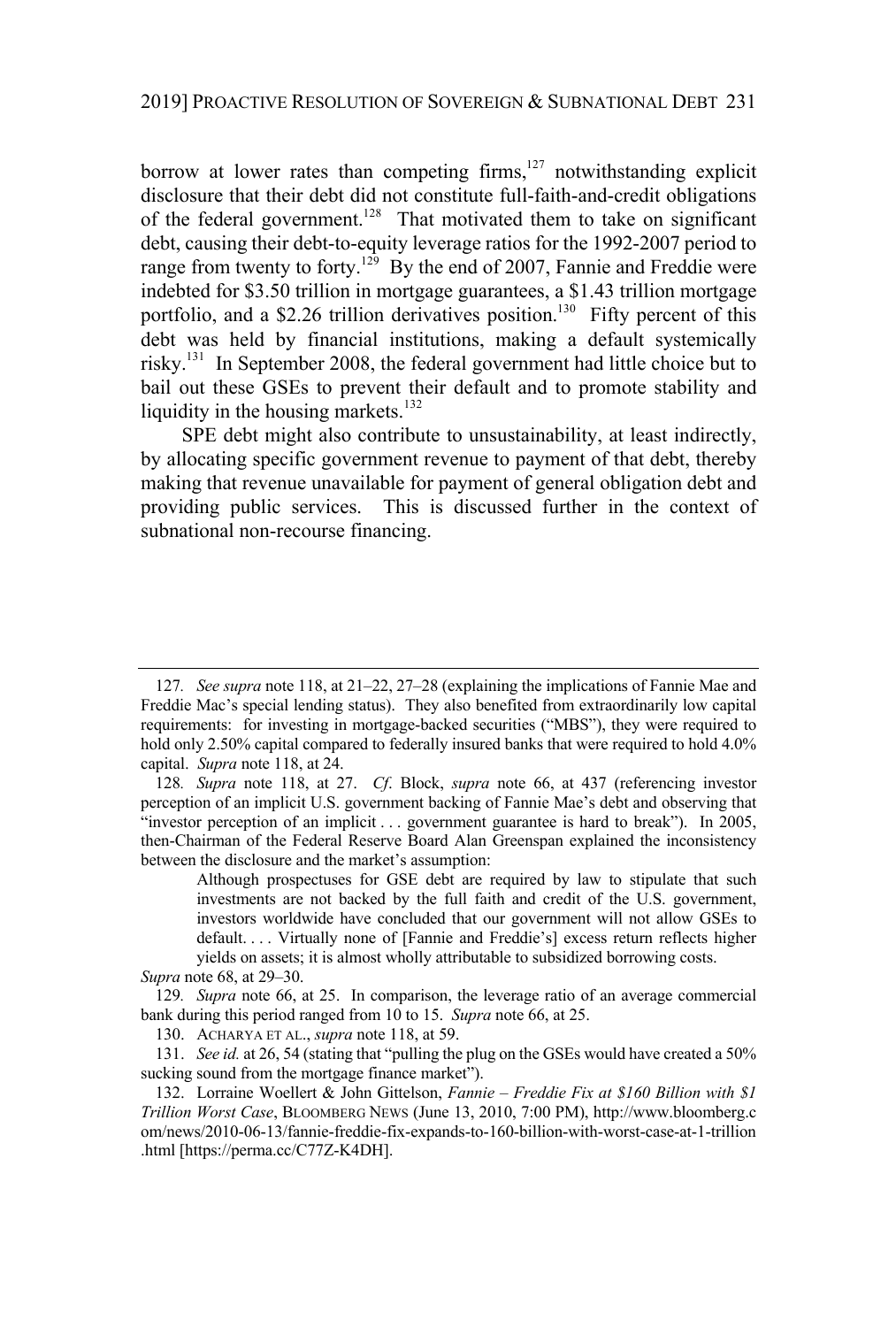#### III. PROACTIVE RESOLUTION OF SUBNATIONAL DEBT

The same general strategies used for proactively resolving sovereign debt also should apply to resolving subnational debt. Certain features of those strategies will differ, however, because of differences between sovereign and subnational debtors.<sup>133</sup>

Until relatively recently, one such difference made proactive resolution less important for subnationals than for sovereigns: subnationals used to rely heavily on traditional bank lending, whereas sovereigns rely heavily on the issuance of bonds. Because bank lenders usually are easily identifiable and relatively few in number,<sup>134</sup> troubled subnational debtors found it easier to negotiate a debt restructuring.<sup>135</sup> The current trend, however, is for subnationals (like sovereigns) to issue bonds to obtain financing.<sup>136</sup> If that trend continues, proactive resolution will become as important for subnationals as it is for sovereigns.

Another difference is that a sovereign debtor that is concerned that the debt of its subnational units might become unsustainable<sup>137</sup> could require

<sup>133.</sup> Certain other differences between sovereign and subnational debtors relate to proactive resolution but are only indirectly relevant to this Article's analysis. For example, a national government usually can require its subnational governments proactively to resolve their debt. *Cf*. Douglas Sutherland, Robert Price & Isabelle Joumard, *Fiscal Rules for Sub-Central Governments: Design and Impact* 14–16 (OECD Network on Fiscal Relations Across Levels of Government, Working Paper No. 1, 2006) (discussing precedents for nations to impose borrowing constraints and balanced budget rules on their subnational units); UNTIL DEBT DO US PART: SUBNATIONAL DEBT, INSOLVENCY, AND MARKETS 26 (Otaviano Canuto & Lili Liu eds., 2013) ("Ex ante constraints on subnational borrowers include procedural rules for incurring debt, limits on debt and deficit ceilings, rules for borrowing in international markets, and regulation of subnationals' borrowing based on fiscal capacity criteria.").

<sup>134.</sup> Banks tend to be relatively few and concentrated in most developing or developed countries. *See, e.g.*, *Banking System Concentration – Country Rankings*, GLOBALECONOMY.COM, https://www.theglobaleconomy.com/rankings/banking\_system\_con centration/ [https://perma.cc/Z6UD-NLXH] (last visited Apr. 11, 2019) (displaying bank concentration percentages by country). Even though U.S. banks tend to be more numerous, the concentration has risen considerably in the past few decades. *5-Bank Asset Concentration for U.S.*, FED. RES. ECON. DATA, https://fred.stlouisfed.org/series/DDOI06USA156NWDB [h ttps://perma.cc/KNK3-MB2E] (last visited Apr. 11, 2019).

<sup>135</sup>*. Cf. supra* note 11 and accompanying text (discussing the collection action impediment to a debt restructuring).

<sup>136</sup>*. See, e.g.*, Otaviano Canuto & Lili Liu, *Subnational Debt Finance: Make It Sustainable*, *in* THE DAY AFTER TOMORROW – A HANDBOOK ON THE FUTURE OF ECONOMIC POLICY IN THE DEVELOPING WORLD 219, 220 (Otaviano Canuto & Marcelo Giugale eds., 2010) (observing that "[s]ubnational bonds increasingly compete with traditional bank loans" in certain countries).

<sup>137.</sup> As discussed, a sovereign might become concerned because it might feel compelled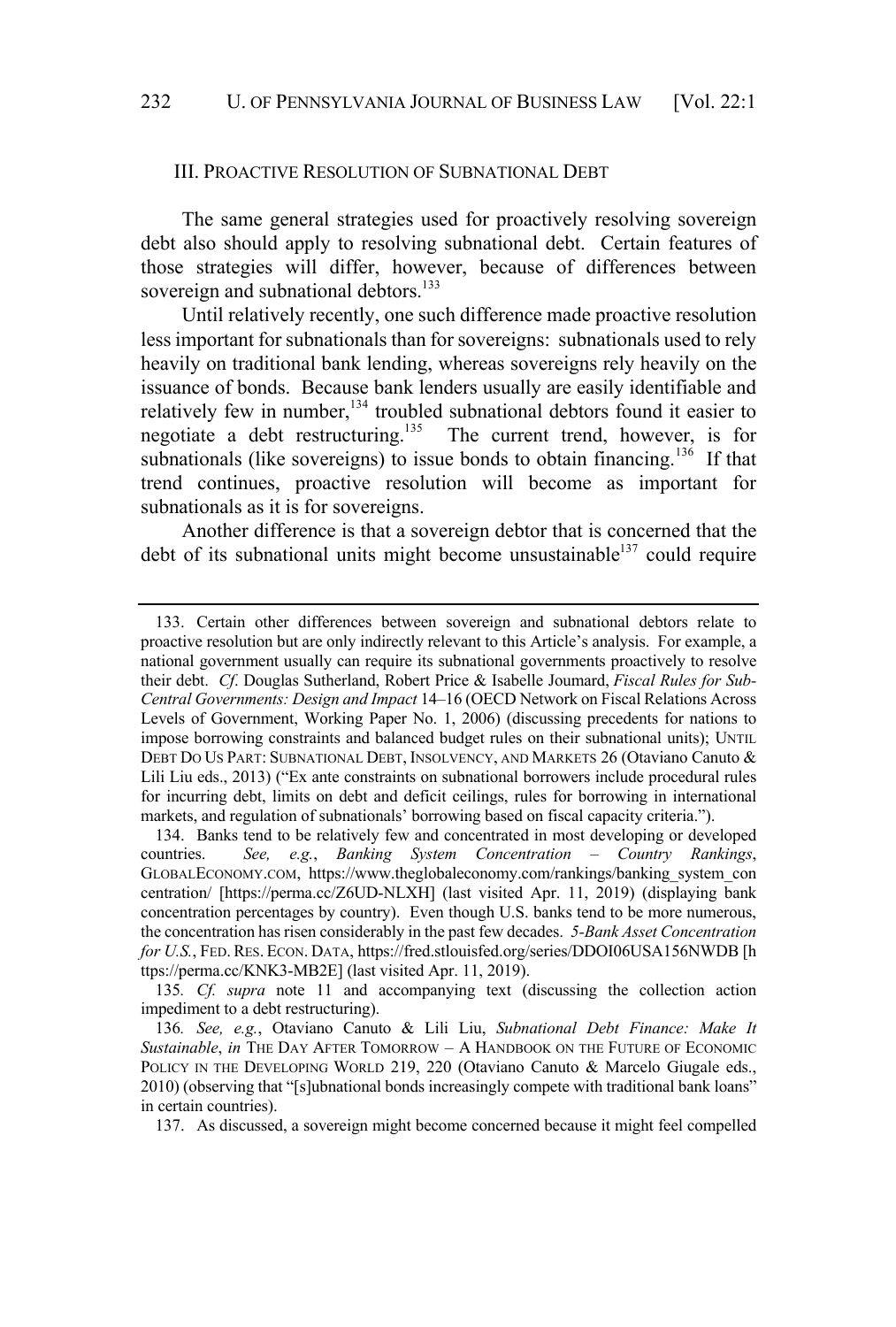those units to maintain certain minimum portions of their debt in proactively resolvable form. That effectively would parallel the post-crisis efforts of regulators to require systemically important firms to issue some portion of their debt in proactively resolvable form.<sup>138</sup>

# *A. Convertible Financing*

As with convertible sovereign financing, two issues are integral to designing convertible subnational financing: What should trigger conversion, and into what should the debt then convert? Convertible subnational financing also raises the same additional issues: whether the convertible financing will be economically viable and whether the conversion itself could have harmful consequences.

## 1. What Should Trigger Conversion?

Subnational governments, like sovereigns, lack obvious financial accounting triggers, such as insolvency, that signal unsustainability. However, just as for a sovereign,<sup>139</sup> a debt-to-GDP ratio might be used as a trigger event for subnational debt if the subnational government's GDP can be defined. I later examine that in the context of discussing variable subnational financing linked to GDP.<sup>140</sup>

Another possible trigger takes inspiration from the U.S. Bankruptcy Code. In a municipal bankruptcy context, Chapter 9 of that Code provides a functional test for unsustainability in its cram-down requirement $141$  that,

to stand behind the debt of its subnational units (*see supra* notes 123–132 and accompanying text) or because unsustainable subnational debt can otherwise contribute to a sovereign debt burden (*see supra* note 22 and accompanying text).

<sup>138</sup>*. See supra* notes 39–40 and accompanying text (explaining the economic rationale of contingent capital and its potential role in crisis prevention).

<sup>139</sup>*. See supra* note 73 and accompanying text (giving examples of sovereign debt restructuring).

<sup>140</sup>*. See infra* notes 156–157 and accompanying text (describing different ways to define a state's GDP).

<sup>141.</sup> Cram down enables a municipal debtor to force acceptance of a debt-restructuring plan over the objection of one or more dissenting classes of creditors if the plan is "in the best interests of the creditors." 11 U.S.C. § 943(b)(7). In making that determination, Chapter 9 incorporates the cram-down concept of Chapter 11 of the U.S. Bankruptcy Code, which requires the court to confirm a proposed reorganization plan that is, *inter alia*, "fair and equitable, with respect to each class of claims," despite the objection of creditors. 11 U.S.C. § 901(a) (2019); 11 U.S.C. § 1129(b)(1) (2019). *See also* 6 COLLIER ON BANKRUPTCY P 943.03 [1][f][i][B] (16th ed. 2019) (describing how the fair and equitable rule is applied in chapter 9 cases).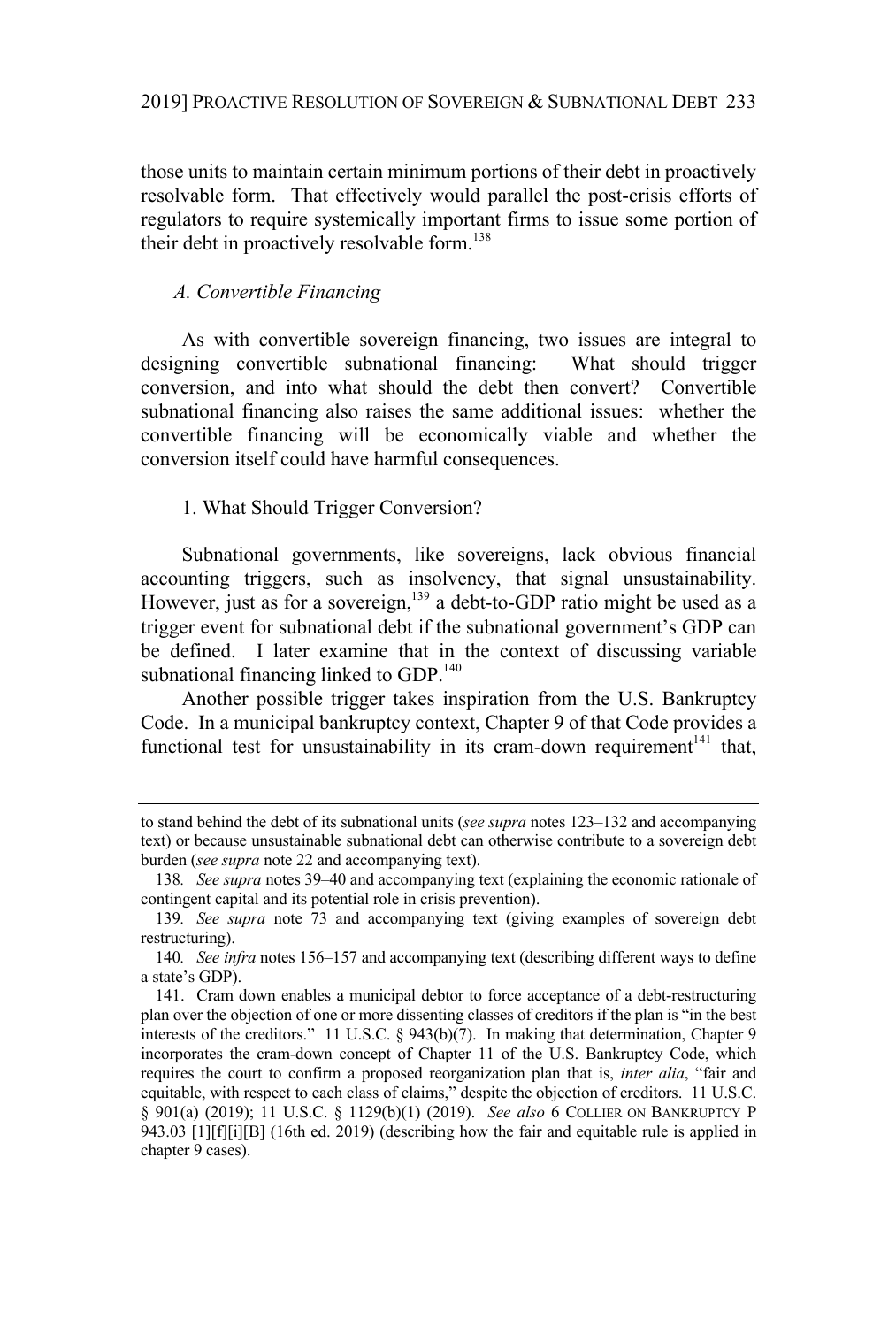under the reorganization plan, the creditors are receiving "all that they 'can reasonably expect [to receive] in the circumstances."<sup>142</sup> This focuses on whether the municipality has imposed reasonable austerity measures and has made reasonable use of taxation to try to pay its creditors.<sup>143</sup> Although a subnational might try to use a similar test as a trigger for convertible financing, any such determination would be complex, fact-intensive, and highly politically sensitive.<sup>144</sup> A municipality or other subnational A municipality or other subnational government cannot easily raise taxes to pay its debt, for example, because its residents may simply move away.<sup>145</sup> In the Chapter 9 context, federal bankruptcy courts make these determinations, yet the decisions are far from consistent.<sup>146</sup> In jurisdictions lacking generally accepted norms about the range of what constitutes reasonable taxation, these determinations would be even more difficult. A more objective trigger would almost certainly be needed.

By analogy to proposed conversion triggers for convertible sovereign financing, a more objective trigger for subnational debt conversion might consist of a third party providing emergency financial assistance to the subnational government.<sup>147</sup> That trigger, however, would still be less objective for subnationals than for sovereigns because the only third party likely to provide that financial assistance to a subnational would be the national government itself.<sup>148</sup> Conversion also may be more likely to be triggered prematurely because of political pressure on national governments

<sup>142.</sup> Lorber v. Vista Irrigation Dist., 127 F.2d 628, 639 (9th Cir. 1942); *see also In re* City of Stockton, 478 B.R. 8, 26 (Bankr. E.D. Cal. 2012) (stating that "[f]or a plan of adjustment to be confirmed . . . it must be 'fair and equitable' and 'not discriminate unfairly'").

<sup>143</sup>*. See, e.g.*, Zack Clement & R. Andrew Black, *How City Finances Can Be Restructured: Learning from Both Bankruptcy and Contract Impairment Cases*, 88 AM. BANKR. L.J. 41, 41–55, 72–84 (2014) (stating ways in which state and federal laws may help cities escape insolvency).

<sup>144.</sup> Schwarcz, *supra* note 11, at 364.

<sup>145</sup>*. Subnational Debt Problem*, *supra* note 20, at 1184. That can even exacerbate the government's problem if the subnational region's economic output declines. *Id.*

<sup>146</sup>*. Sovereign Debt Restructuring*, *supra* note 11, at 364.

<sup>147</sup>*. Cf. supra* note 75 and accompanying text (discussing this same type of conversion trigger for convertible sovereign financing).

<sup>148</sup>*. See, e.g.*, Jürgen von Hagen, *Subnational Government Bailouts in OECD Countries: Four Case Studies* (Inter-American Development Bank Working Paper No. 126, Nov. 2000) (discussing bailouts of subnational governments in Australia, Germany, Italy, and Sweden), https://papers.ssrn.com/sol3/papers.cfm?abstract\_id=1814672 [https://perma.cc/4AMW-79 MF]; Eva Jenkner & Zhonglin Lu, *Sub-National Credit Risk and Sovereign Bailouts–Who Pays the Premium?* (IMF Working Paper 14/20, Jan. 2014), https://www.imf.org/external/p ubs/ft/wp/2014/wp1420.pdf [https://perma.cc/3BZE-LJ3H] (discussing Spain's bailout of certain subnational governments).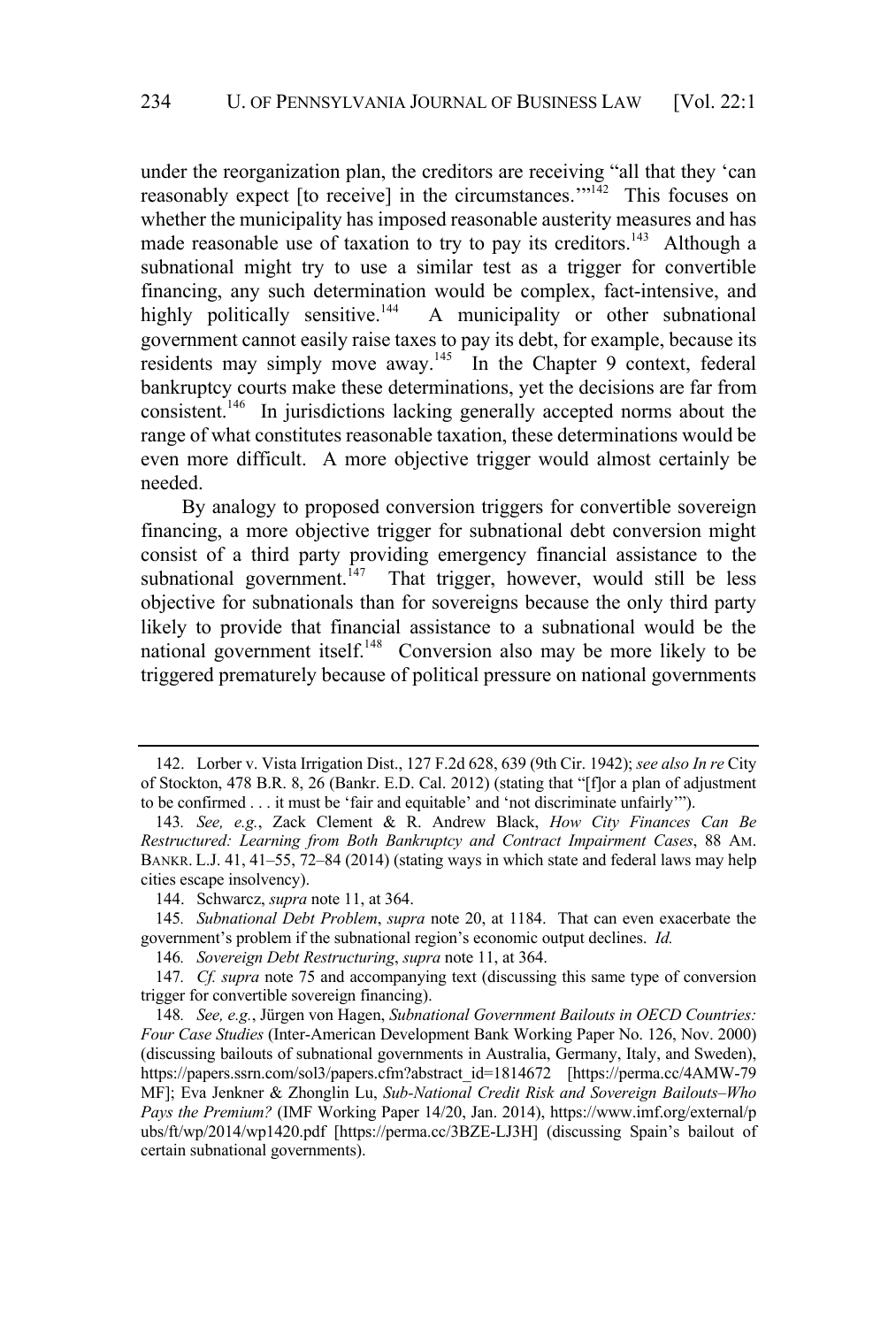to bail out their financially troubled subnational units.<sup>149</sup> Investors may demand a high premium to offset the risk that the repayment terms of their convertible subnational debt would be so subject to the national government's whim.<sup>150</sup>

## 2. Into What Should the Debt Convert?

In theory, subnational debt and sovereign debt could convert the same ways: reduce principal of the debt, reduce the interest rate on the debt, and/or extend the maturity of the debt. As with convertible sovereign-debt financing, extending maturity of subnational debt would help to address liquidity whereas reducing principal would help to address insolvency.<sup>151</sup> Reducing the interest rate would contribute to addressing both of those concerns. 152

## 3. Will the Convertible Financing Be Economically Viable?

This question can only be answered empirically, and its answer may well change depending on the particular subnational government that issues the debt.<sup>153</sup> As previously observed, convertible financing that only extends maturities might be less expensive to issue than convertible financing that reduces principal.<sup>154</sup>

<sup>149</sup>*. Cf*. Canuto & Liu, *supra* note 136, at 224–25 (discussing the creditor perception that the national government implicitly guaranteesitssubnational debt). Thistendency could itself foster moral hazard, encouraging subnational fiscal irresponsibility and imprudent lending to subnational governmental units. *Cf*. Otaviano Canuto & Lili Liu, *Subnational Debt, Insolvency, and Market Development* 2–3 (The World Bank, Economic Premise Number 112, Apr. 2013), http://siteresources.worldbank.org/EXTPREMNET/Resources/EP112.pdf [https: //perma.cc/7YP7-ZUG5] (discussing subnational debt crises and the concomitant moral hazards); Mary Williams Marsh, *Puerto Rico May Get Help from Unlikely Source: Its Lenders*, N.Y TIMES (Sep. 27, 2017), https://www.nytimes.com/2017/09/27/business/puertorico-hurricane-bondholders.html (suggesting in part that recent imprudent hedge-fund lending to Puerto Rico was induced by moral hazard).

<sup>150</sup>*. See supra* notes 105–107 and accompanying text (discussing the unreliability of conventional triggers, such as GDP).

<sup>151</sup>*. See supra* notes 78–82 and accompanying text (addressing issues of solvency and liquidity in the context of sovereign convertible financing).

<sup>152</sup>*. Supra* notes 78–82 and accompanying text.

<sup>153</sup>*. See supra* notes 82–84 and accompanying text (discussing the necessarily empirical aspects of the question, such as a subnational government's willingness to pay an investor the demanded interest premium).

<sup>154</sup>*. See supra* notes 82–84 and accompanying text (discussing the rationale and risks of convertible financing that extends only to maturities and convertible financing that reduces principal).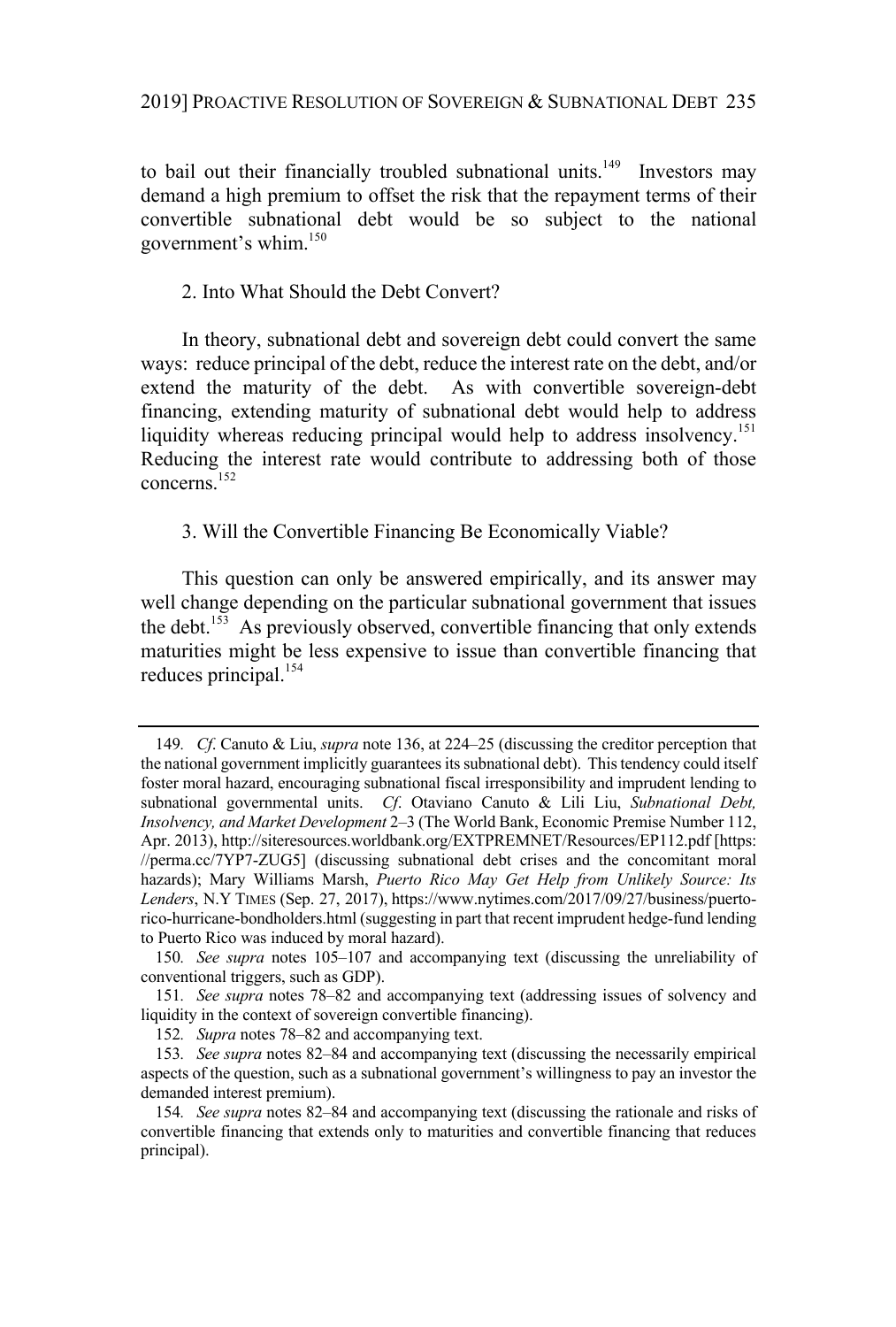#### 4. Could the Conversion Itself Have Harmful Consequences?

In principle, this question's analysis should be similar whether the issuer of the convertible debt is a subnational or a sovereign. In both cases, it turns in the first instance on whether the investors in the debt are systemically important financial institutions that could incur significant losses upon conversion, triggering systemic financial contagion.<sup>155</sup> In practice, however, the amount of a sovereign issuer's convertible debt may far exceed that of a subnational issuer. Other things being equal, the smaller the amount of debt converted, the smaller the losses to the investors; and thus the smaller the risk that the conversion will trigger systemic financial contagion.

## *B. Variable Financing*

Like a sovereign borrower, subnational government borrowers could try to link their variable financing to GDP if that could be defined. The U.S. Bureau of Economic Analysis, for example, defines a state's GDP as "the sum of value added from all industries in the state."<sup>156</sup> Some subnationals might also attempt to calculate practical alternatives to GDP, such as adding together tax collections, funds received from the central government, and revenues from the subnational's sales of goods and services.<sup>157</sup> However, government accounting may well be even less reliable and transparent for subnationals than for nations.<sup>158</sup> Therefore, GDP-linked bonds may be even harder to implement for subnationals than for sovereigns.

Some variables, however, may tie closely to subnational government revenues. For example, subnationals whose income is substantially based on the sale of commodities<sup>159</sup> could link variable financing to commodity

<sup>155</sup>*. Supra* notes 85–86 and accompanying text.

<sup>156</sup>*. Glossary*, BUREAU ECON. ANALYSIS, https://www.bea.gov/help/glossary/grossdomestic-product-gdp-state [https://perma.cc/ZB4M-H2PW] (last visited Oct. 17, 2019).

<sup>157</sup>*. Cf. Taxes and State Revenue*, NAT'L CONF. ST. LEGS., http://www.ncsl.org/documen ts/fiscal/TaxesandStateRevenue.pdf [https://perma.cc/UMG6-C88V] (proposing this method of calculating U.S. state revenue).

<sup>158</sup>*. See* Violeta Vulovic, Sub-National Borrowing, Is It Really a Danger? 51 (Dec. 14, 2011) (unpublished Ph.D. dissertation, Georgia State University) (on file with Georgia State University) (stating that "obtaining reliable financial information, especially from the subnational governments, often requires significant effort. Moreover, not all the sub-national governments follow a standardized accounting plan, hold uniform registers of their assets and liabilities, or publish information on debt and capacity to pay.").

<sup>159.</sup> For example, the state of Alaska obtains a large portion of its revenues from oil & gas production. *Annual Report 2017*, ALASKA DEPT. REVENUE, http://www.tax.alaska.gov/p rograms/programs/reports/AnnualReport.aspx?Year=2017 [https://perma.cc/7M4U-4TTM].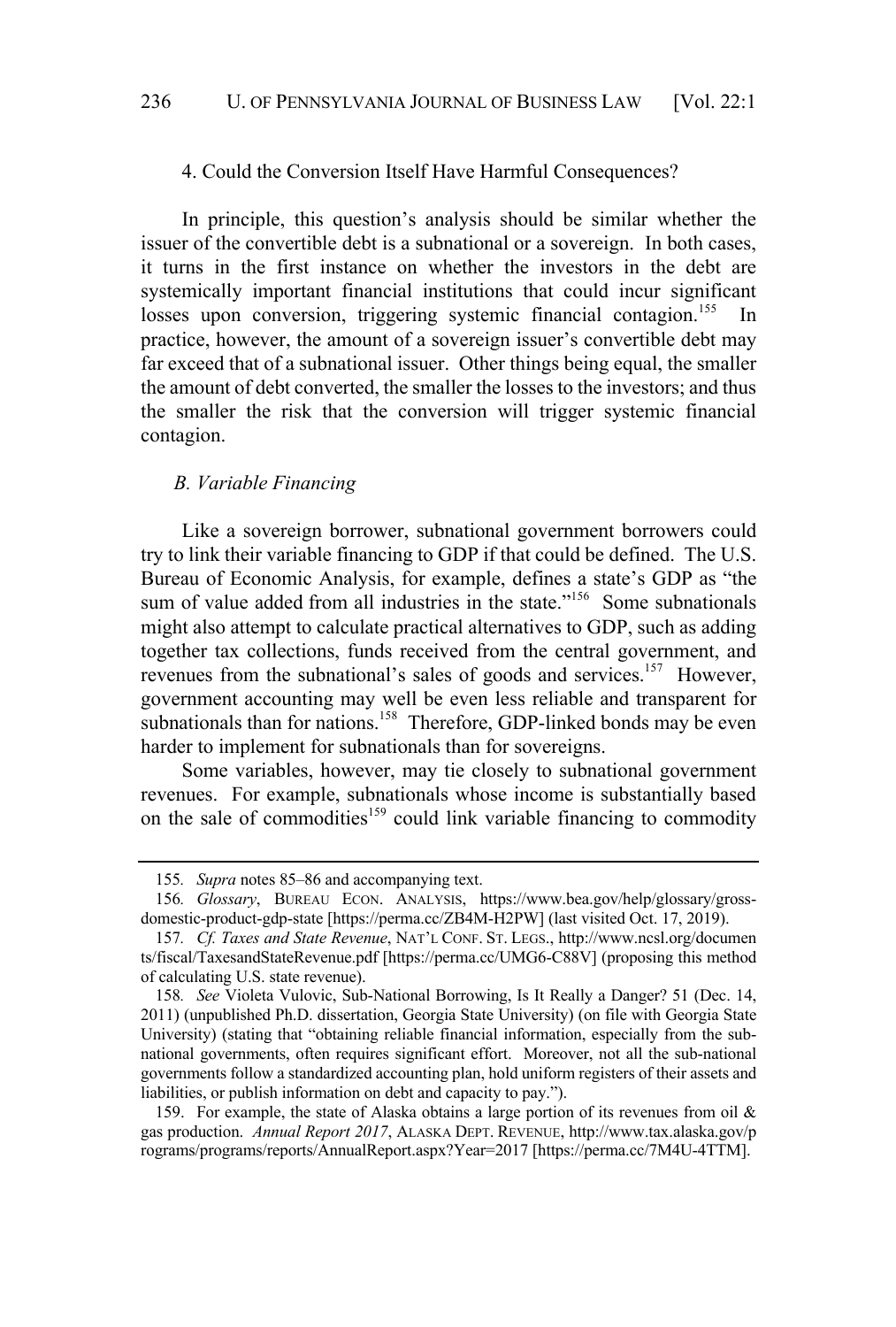prices or sales-based revenue.<sup>160</sup> Subnationals located in regions subject to natural disasters, such as earthquakes, tornadoes, or hurricanes, could link variable financing to those conditions.<sup>161</sup>

## *C. Non-Recourse Financing*

At least in the United States, subnational governments widely use nonrecourse financing to minimize their debt-payment obligations and more precisely allocate risks and rewards between debtors and creditors, reducing information asymmetry.<sup>162</sup> Many U.S. states raise financing through SPEs, with some states such as New York, New Jersey, and Virginia raising most of their financing that way.<sup>163</sup> To the extent a subnational government is not obligated on SPE debt, that debt should not contribute directly to the government's financial unsustainability.

As discussed, non-recourse government financing through SPEs can also create risks if the government has little choice but to stand behind the SPE debt.<sup>164</sup> Subnational governments often have strong economic and reputational motivations to backstop the debt of their SPEs, notwithstanding the absence of a legal obligation to do so. A default on that debt could signal uncertainty as to whether the subnational will pay its debts generally, thereby jeopardizing the subnational government's credit rating. <sup>165</sup> For example, the State of Ohio has stood behind the debt of one of its SPEs to reduce rating-

<sup>160</sup>*. See supra* note 95 and accompanying text (discussing certain value recovery rights linked to commodities such as oil).

<sup>161</sup>*. See, e.g.*, Shakira Mustapha & Annalisa Prizzon, *Africa's Rising Debt: How to Avoid a New Crisis* 11–12, ODI (Oct. 2018), https://www.odi.org/sites/odi.org.uk/files/resource-doc uments/12491.pdf [https://perma.cc/J3TQ-XW6L] (citing natural disasters as one possible link for debt payments by sovereigns).

<sup>162</sup>*. See, e.g.*, *Special-Purpose Entities in Public Finance*, *supra* note 66, at 376–79 (describing how states utilize special purpose entities to avoid constitutional debt limits and allocate risk); ROBERT S. AMDURSKY, CLAYTON P. GILLETTE & ALLEN BASS, MUNICIPAL DEBT FINANCE LAW: THEORY AND PRACTICE 29–32 (1992) (discussing the popularity of municipal revenue bonds, a type of non-recourse debt financing).

<sup>163</sup>*. Special-Purpose Entities in Public Finance*, *supra* note 66, at 370.

<sup>164.</sup> Because subnational government finance is often subject to less public scrutiny than national government finance, the "off-balance-sheet" nature of non-recourse subnational debt can also create a potential for abuse and possibly even prevent the subnational government's own bonds from being priced correctly based on fiscal risk. *Special-Purpose Entities in Public Finance*, *supra* note 66, at 372.

<sup>165</sup>*. See Special-Purpose Entities in Public Finance*, *supra* note 66, at 381 (quoting, among other sources, Standard & Poor's, *Moral Obligation Bonds* 3 (June 27, 2006) (observing that if "a properly structured moral obligation defaulted, despite clear original legislative support, the state's willingness to pay on its other debt would need to be examined")).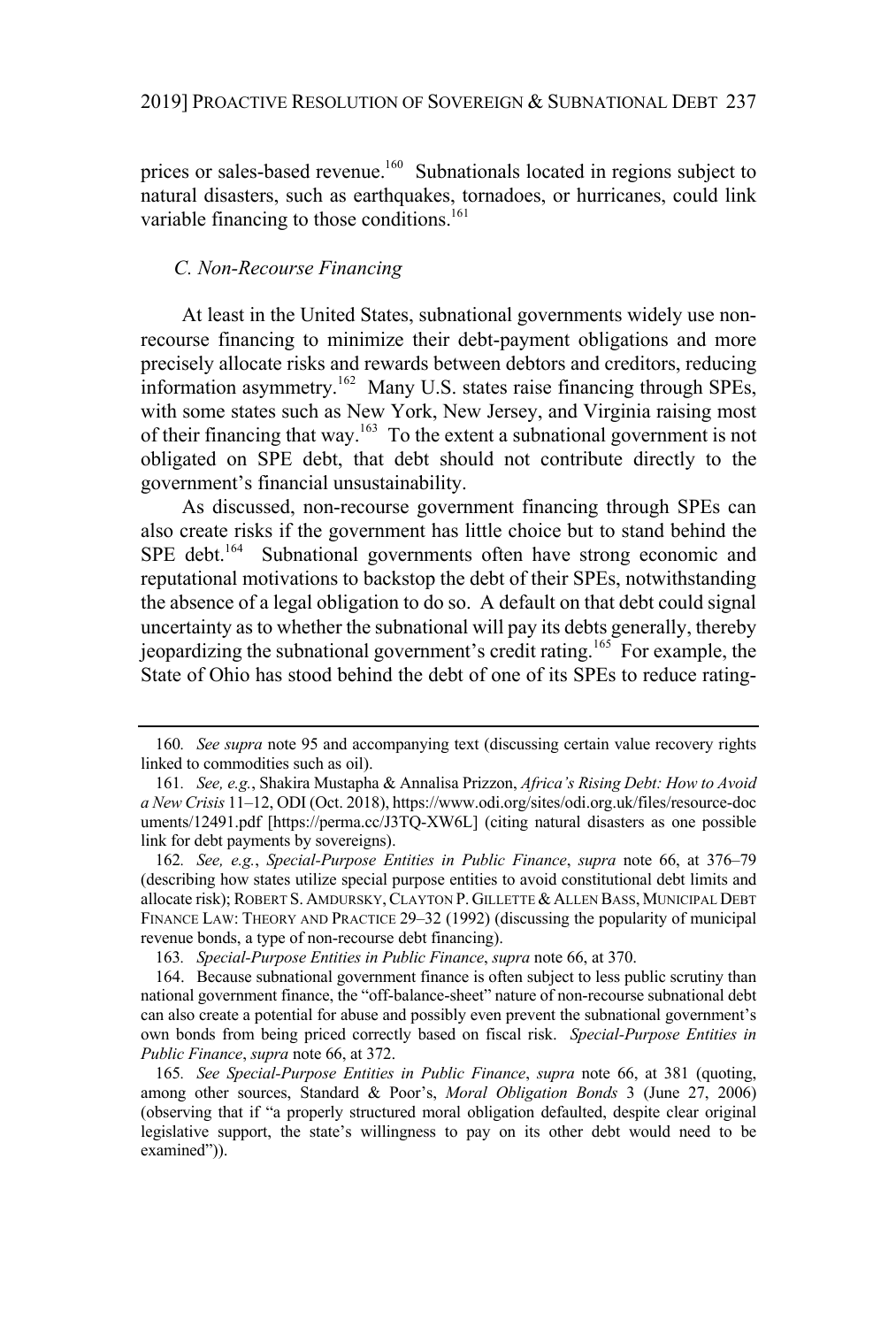agency scrutiny.<sup>166</sup> Similarly, the City of Chicago paid eighty percent of the back interest on bonds issued by the Calumet Skyway Authority due to a "feeling that a bond default by the Authority might damage the city's overall bond rating."<sup>167</sup> Markets and investors likewise believe that the economic compulsion to avoid increased borrowing costs resulting from a default on SPE debt provides "enough incentive for the state to pay" that debt to avoid a default. 168

Subnational governments may have other reasons, too, to support payment of their SPE debt (even though they are not legally obligated to do so). If an SPE operates as an integral part of the subnational government, such as providing the water supply, the government may have no practical choice but to support the SPE in order to ensure uninterrupted government services—essentially a "too important to fail" variant of the corporate notion of too-big-to-fail.<sup>169</sup> A subnational government also may support payment of an SPE's debt in order to honor a moral obligation,<sup>170</sup> or even to protect the government's reputation more generally.<sup>171</sup>

For all of these reasons, a subnational government may feel more compelled than a sovereign to backstop the debt of its SPEs, notwithstanding the absence of a legal obligation to do so. To that extent, the SPE debt may add to the unsustainability of the subnational's debt. It therefore will be important, when designing non-recourse subnational financing, to try to reduce the likelihood that the subnational will feel compelled to stand behind the SPE debt.

Furthermore, SPE debt might indirectly contribute to a government's financial unsustainability by allocating specific government revenue to

<sup>166</sup>*. Special-Purpose Entities in Public Finance*, *supra* note 66, at 381.

<sup>167.</sup> JERRY MITCHELL, THE AMERICAN EXPERIMENT WITH GOVERNMENT CORPORATIONS 97 (1999) (citations omitted).

<sup>168</sup>*. Special-Purpose Entities in Public Finance*, *supra* note 66, at 381.

<sup>169</sup>*. See Special-Purpose Entities in Public Finance*, *supra* note 66, at 381–82 (discussing governments' rationale for backstopping their essential SPEs).

<sup>170</sup>*. See Special-Purpose Entities in Public Finance*, *supra* note 66, at 382 (analyzing the potential moral obligation to pay arising out of an issuance of moral-obligation debt or appropriation contingent debt).

<sup>171</sup>*. See Special-Purpose Entities in Public Finance*, *supra* note 68, at 382 (addressing the potential for reputational loss with investors). In a corporate context, for example, at the outset of the global financial crisis many banks backstopped their affiliated structured investment vehicles ("SIV"s) solely to protect the banks' reputations. In the case of Citigroup, this occurred notwithstanding that it reduced the capital ratio that regulators monitor to gauge that bank's ability to withstand losses on bad loans and caused Moody's to lower the bank's long-term credit rating. The reputational harm of not supporting payment of an SPE's debt may be even greater in a subnational government than a corporate context. *Special-Purpose Entities in Public Finance*, *supra* note 66, at 382–83.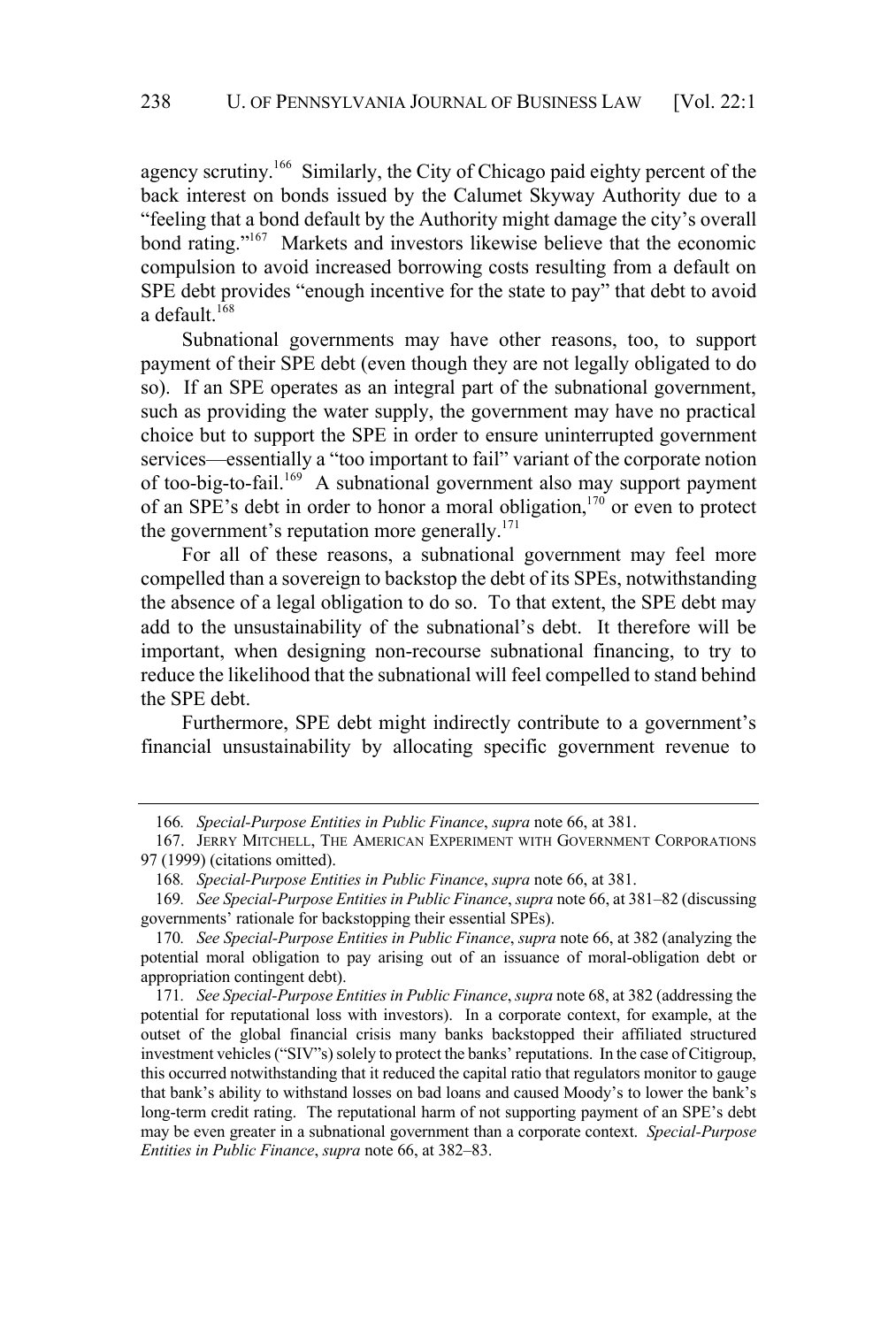payment of that debt, thereby making that revenue unavailable for payment of general obligation debt and providing public services.<sup>172</sup> Some argue, for example, that the allocation of certain Puerto Rican sales taxes to payment of billions of dollars of bonds issued by Puerto Rico's Sales Tax Financing Corporation, known as COFINA, may have unfairly deprived that island's general obligation bondholders and made it more difficult to provide public services.<sup>173</sup> To ensure fairness, the process of designing non-recourse subnational (and even sovereign) financing should be public and transparent.<sup>174</sup>

#### **CONCLUSIONS**

Sovereign and subnational governments urgently need help in resolving unsustainable debt burdens. Informed by proactive strategies that could help systemically important financial firms resolve unsustainable debt, this Article examines and assesses the legal and economic viability of designing proactive strategies for resolving unsustainable governmental debt. Whether addressing firms or governments, the strategies should follow the same principles: convert borderline unsustainable debt into sustainable financing, through pre-planning, or try to prevent the debt from approaching unsustainability.

The Article then analyzes how a government could implement these strategies. For example, it could implement the first by issuing at least part of its debt with provisions that, in the future, reduce its principal or interest or extend its maturities if needed to make the debt sustainable. It could implement the second in at least two ways: by tying the amounts and/or maturities of payments on the debt to variables that correspond to the debtor's ability to pay, or by limiting recourse on the debt to specified assets or revenue sources of the debtor. The Article also compares the costs and

<sup>172</sup>*. See supra* note 132 and accompanying text (examining issues and risks of subnationals' non-recourse financing).

<sup>173</sup>*. See, e.g.*, Abner Dennis & Kevin Connor, *Hedge Funds Win, Puerto Ricans Lose in First Debt Restructuring Deal*, AM. PROSPECT (Feb. 8, 2019), https://prospect.org/article/he dge-funds-win-puerto-ricans-lose-first-debt-restructuring-deal [https://perma.cc/ZNL9-JKH N] (arguing, among other things, that "[t]he restructuring plan for . . . COFINA debt carries grave consequences for the vast majority of Puerto Ricans: Money that could be funding health care, education, and a just recovery from 2017's hurricanes and a 13-year economic depression will instead pad the pockets of hedge-fund billionaires and their wealthy investors").

<sup>174</sup>*. Cf. id.* (basing most of their ire on the fact that the "public was excluded from participating in this decision at every stage, underscoring the deeply undemocratic character of the whole process").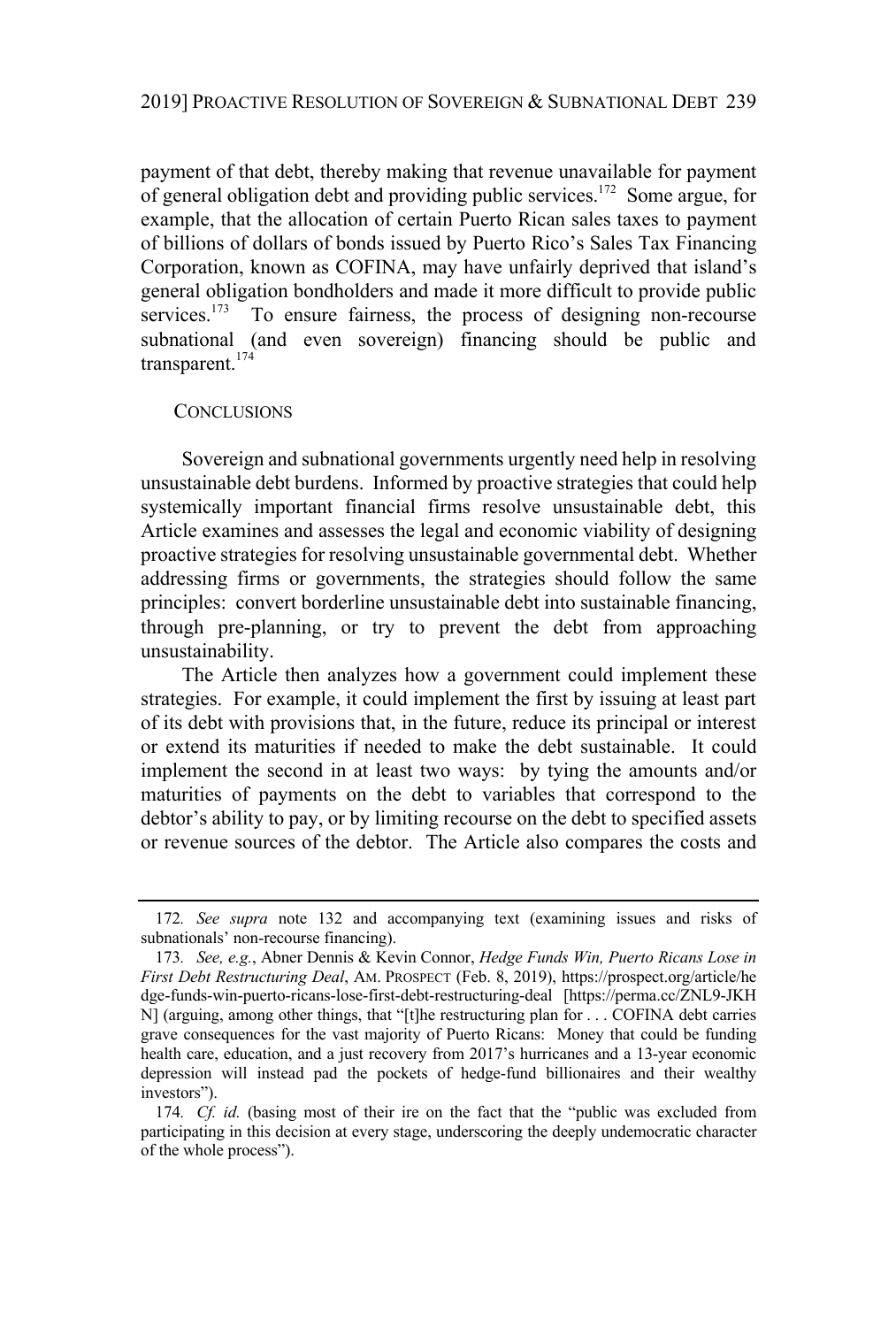benefits of pursuing these strategies. $175$ 

**APPENDIX** 

#### *Recommendations for Designing Proactive Resolution*

Following the Article's detailed discussion, this Appendix briefly summarizes the recommendations for proactively resolving sovereign and subnational government debt to make it sustainable. The Article identifies three approaches.

The first approach is (1) "convertible financing," which focuses on the strategy of converting borderline unsustainable government debt into sustainable financing, through pre-planning. The second and third approaches focus on the strategy of trying to prevent the debt from approaching unsustainability; these approaches are divided, respectively, into (2) "variable financing," which ties the amounts and/or maturities of payments on the debt to variables that correspond to the government's ability to pay, and (3) "non-recourse financing," which limits recourse on the debt to only specified assets or revenue sources of the government.

This Appendix outlines the application of each of these approaches to sovereign and subnational debt. Although those applications are generally similar, they sometimes will vary because of differences between sovereign and subnational debtors. A sovereign debtor that is concerned that the debt of its subnational units might become unsustainable also could require those units to maintain certain minimum portions of their debt in proactively resolvable form.

<sup>175.</sup> A government ideally should implement these strategies by negotiating provisions into new or existing debt contracts. *Cf. supra* note 32 and accompanying text (discussing inclusion of proactive conversion provisions in the original debt contract). Although a government could try retroactively to legislate these strategies into existing debt contracts, especially if those contracts are governed by the government's law, retroactive legislation would likely anger creditors and impair the government's ability to attract future financing. It also might violate international law, which only permits retroactivity that is neither discriminatory nor arbitrary nor amounts to expropriation. 1 OPPENHEIM'S INTERNATIONAL LAW 918–21 (Sir Robert Jennings & Sir Arthur Watts eds., 9th ed. 1992). Retroactivity that unilaterally reduces a debt claim's principal amount or interest rate, for example, might be seen as expropriation. *Cf*. IAN BROWNLIE, PRINCIPLES OF PUBLIC INTERNATIONAL LAW 550 (5th ed. 1998) (observing that, in the context of breaching a contract, "the situation in which the state exercises its executive or legislative authority to destroy the contractual rights as an asset comes within the ambit of expropriation"). The expropriating government could then be liable under international law to compensate the injured parties. OPPENHEIM's INTERNATIONAL LAW, *supra*, at 175*.*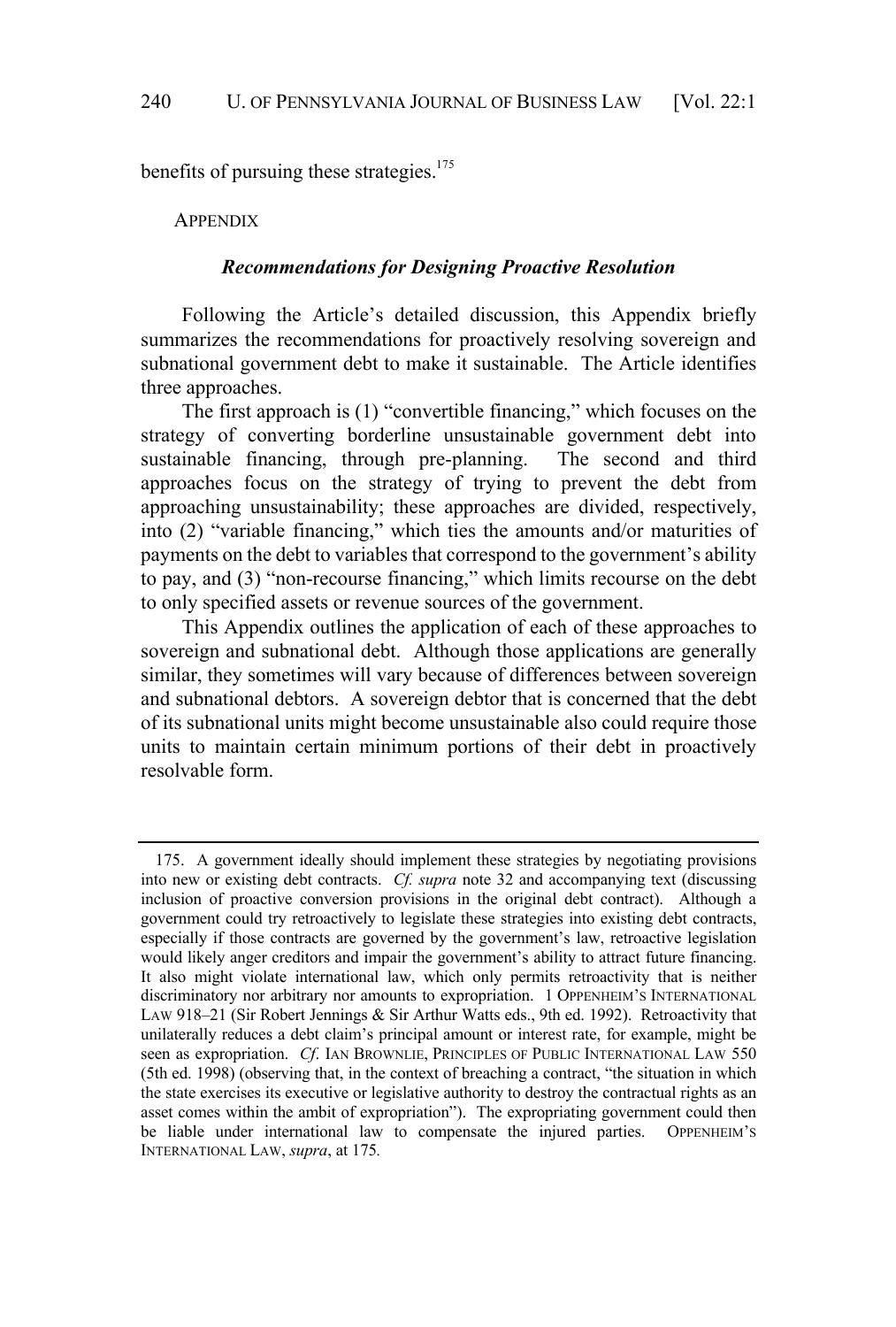# (1) Convertible Financing.

Designing convertible financing confronts four issues: what should trigger conversion; into what should the debt then convert; will the convertible financing be economically viable; and could the conversion itself have harmful consequences.

Determining what should trigger conversion must recognize that the financial condition of governments, unlike that of corporations, cannot be measured easily or reliably. Because most nations periodically calculate their GDP, a debt-to-GDP ratio could serve as a sovereign debt conversion trigger. However, government calculations of GDP can be unreliable and uncertain, and government financial transparency is generally low. A more reliable conversion trigger might be the sovereign receiving emergency financial assistance from a multilateral organization such as the IMF or the European Stability Mechanism. Designing a subnational debt conversion trigger is even more difficult. A debt-to-GDP ratio may not work because GDP is usually a national calculation, although subnational governments sometimes define their GDP. Basing the conversion trigger on the subnational government receiving emergency financial assistance might not be objective because the party likely to provide that assistance would be the national government itself.

Determining into what the debt should convert would, again, work differently for governments than corporations. In the corporate context, convertible financing normally converts into equity (i.e., an ownership interest rather than a debt claim). Because there are not ownership interests in governments, government financing—whether of a sovereign or subnational government—could convert into debt with reduced principal and/or interest rate or extended maturities, as needed to make the converted debt sustainable.

Determining whether the convertible government financing will be economically viable depends on whether governments will be willing to pay the interest premium demanded by investors to extend that financing. That is an empirical question that cannot be answered in the abstract. Other things being equal, however, convertible financing that only allows maturity extensions might be less costly than convertible financing that allows principal reductions, so long as the government is required to pay a market rate of interest during the extensions. These observations appear to be equally applicable to both sovereign and subnational convertible financing.

Determining whether the conversion itself could have harmful consequences turns on whether investors in the convertible financing are systemically important (such as large banks or pension funds), and whether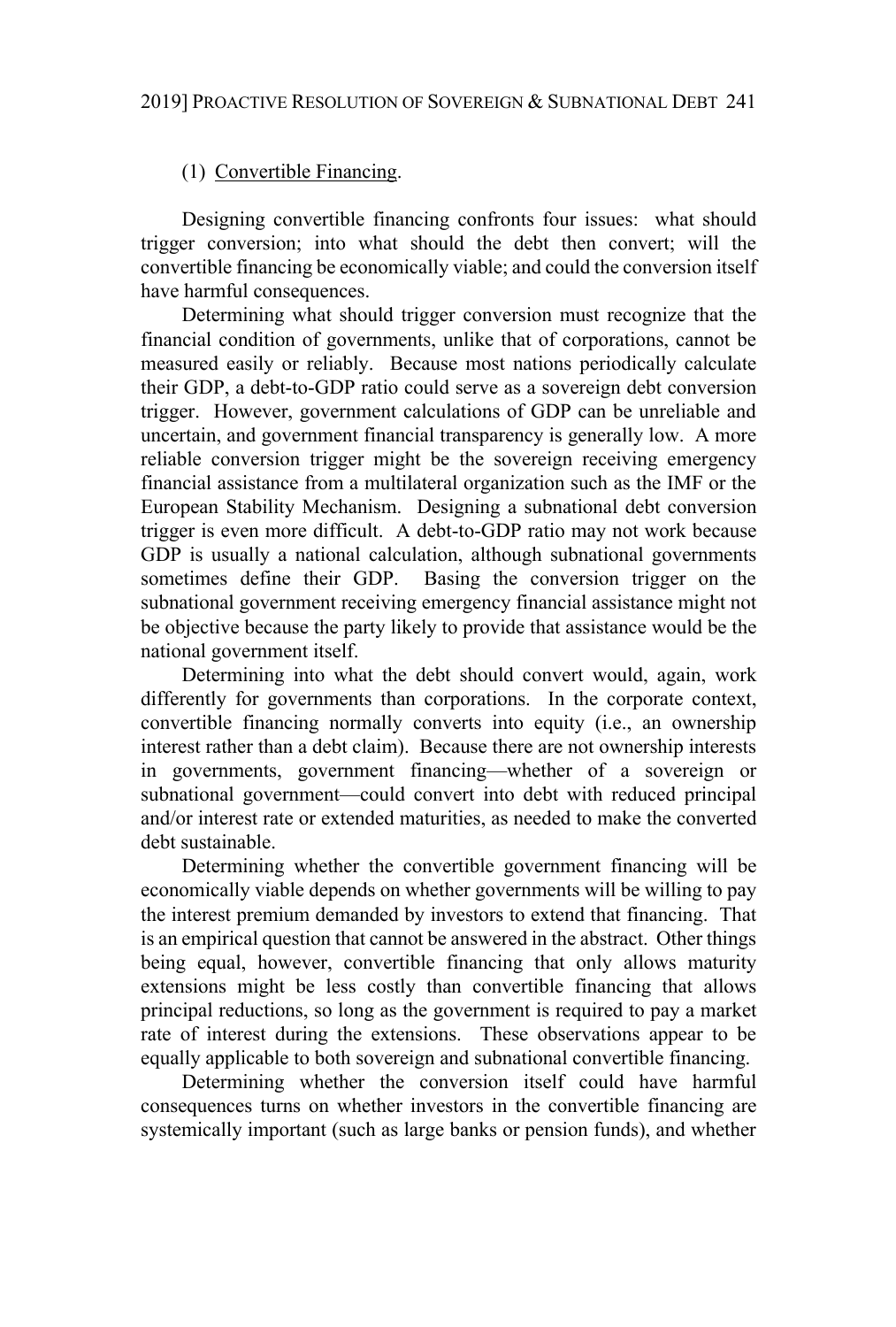they would incur significant losses upon conversion. If systemically important investors incur significant losses, the conversion might trigger systemic financial contagion. Although there may be no perfect solution to this concern, possible second-best solutions might include limiting the amount of convertible government financing in which a systemically important firm would be allowed to invest. Also, other things being equal, sovereign convertible financing would be systemically riskier than subnational convertible financing if, as often would be the case, the amount of the former exceeds that of the latter.

## (2) Variable Financing.

The relevant variables could be the government's GDP or other factors linked to the government's creditworthiness such as its commodity-export prices. Although no country has yet issued bonds linked to these types of variables, there is strong regulatory interest in GDP-linked bonds in order to reduce the likelihood of future sovereign debt crises.

There is limited experience with warrants linked to GDP or commodityexport prices, which were issued to enhance the attractiveness of sovereign bond exchanges. Because these warrants did not affect future payments on the exchanged bonds, they do not provide clear precedent for using variable government financing as a proactive resolution strategy. Nonetheless, the history of payments on these warrants suggests that sovereigns take their variable financing obligations seriously.

Opinion remains divided, however, as to whether variable government financing will be economically viable. As mentioned, government calculations of GDP can be unreliable and uncertain. Variable government financing therefore should be designed with protection for underreporting GDP or other relevant variables. Such protection might include designating a respected independent body to monitor and enforce data integrity, including providing an independent source of GDP data.

It may be even more difficult to link variable subnational financing to GDP, unless (as mentioned above) the subnational government defines its GDP. Subnational government accounting, however, is even less reliable and transparent than national government accounting. Alternatively, subnationals might attempt to calculate practical alternatives to GDP, such as adding together tax collections, funds received from the central government, and revenues from the subnational's sales of goods and services. Subnationals whose income is substantially based on the sale of commodities also could try to link their variable financing to commodity prices or sales-based revenue.